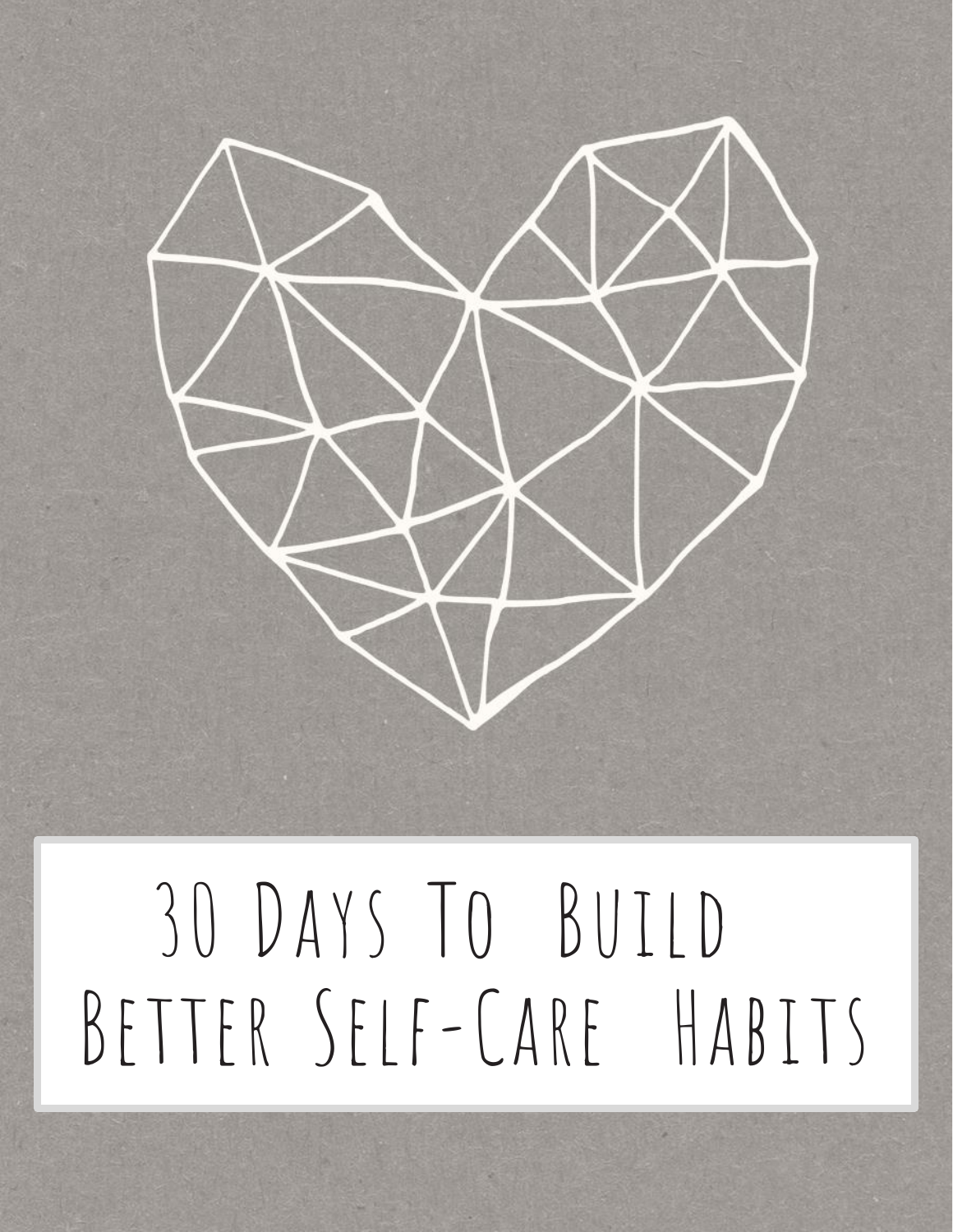Goals

#### **EMOTIONAL**

#### If YOU'VE DOWNLOADED this workbook.

it means that you want to learn how to take better care of yourself. Whether emotionally, spiritually, physically, or otherwise, self care is an experience that must be practiced from the inside out. So before we dig into all of these aspects, ask yourself what your personal goals for pursuing better self-care are? How are you looking to improve your life through self-care habits? What would you specifically like to work on to take better care of yourself?

#### **PHYSICAL**

ffimily

**HEALTH**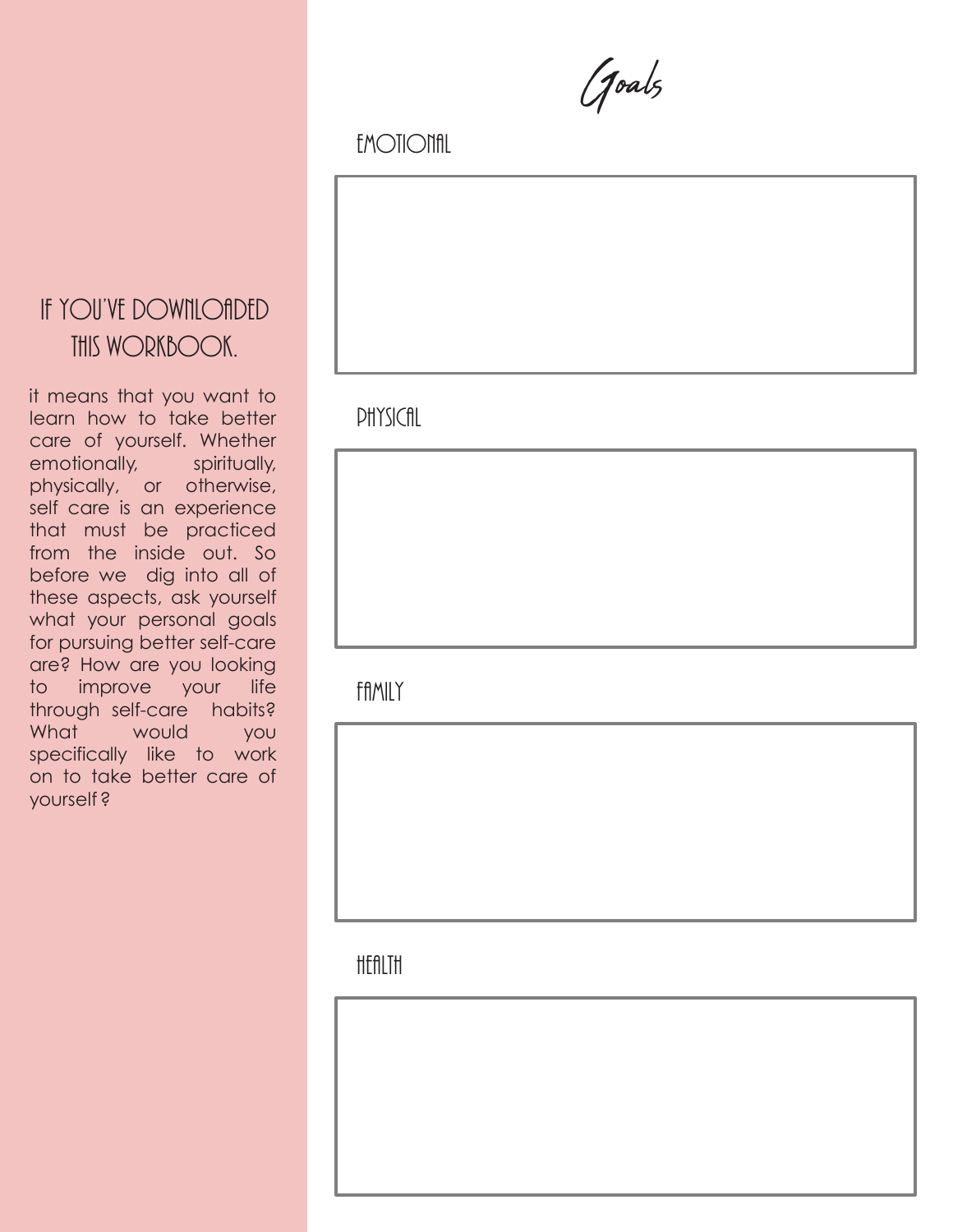My Ideal Routine

Throughout this 30 day self-care journal you will be exposed to and experiment with many different self care techniques. Some will make you feel good and some won't be as effective for your specific needs. When you try something that makes you feel good and decide to integrate it into your daily or weekly routine then make a note of it here.

DAILY ROUTINE

#### WEEKLY ROUTINE

MONTHLY ROUTINE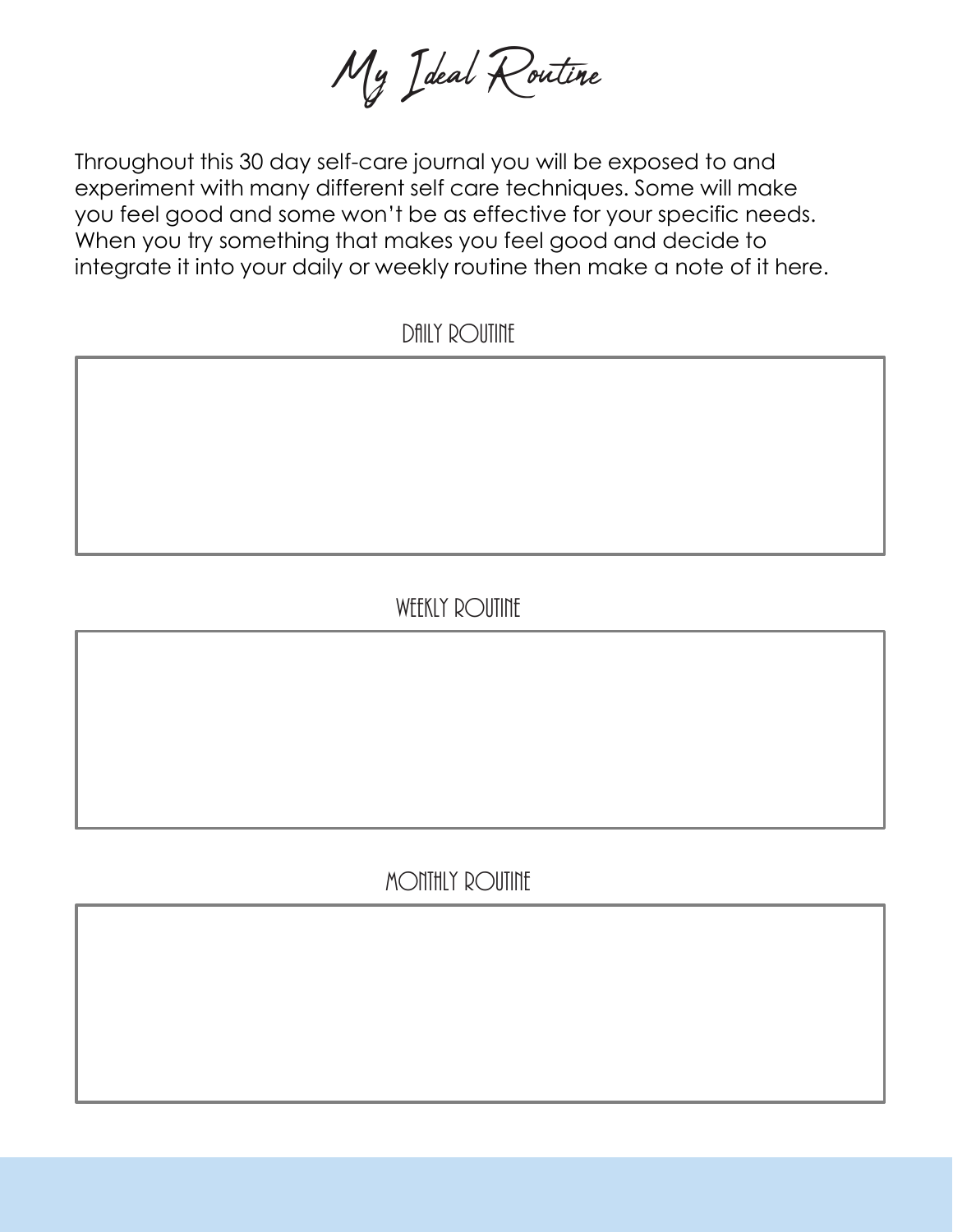Deep Breathing

Deep breathing or meditation is a simple tool that can reduce stress and anxiety and help you calm down and think more clearly and become more mindful. This technique has been around for centuries and it provides instant relief when you are feeling stressed.

Over the next 30 days, try to spend a few minutes each day doing meditation.

You can find many guided meditation videos on YouTube or you can do the following exercise.

- Lie down or sit down (either cross legged on the ground or on a chair with your back straight).
- Breath in through your nose and let your belly slowly fill with air.
- Breath out from your nose for one count longer than you breath in.
- Focus on your belly as you breathe in and out slowly. Try to breathe from your stomach instead of from your chest.
- Now, imagine the air going from the lungs all the way to the fingers and toes until it travels back up again.
- Image the air entering your body is filled with calm and piece. The air leaving your body removes all stress and tension from your body.

Even if you don't spend time meditating each day you can do deep breathing anywhere and any time throughout the day – even sitting in your chair at work.

The next time you feel overwhelmed or stressed, try this technique. Doing this for just five minutes will help you relax and focus on the task at hand.

Meditation is an important practice for health and wellness because it can help relieve stress and anxiety by focusing on deep breathing techniques which allow you to relax better.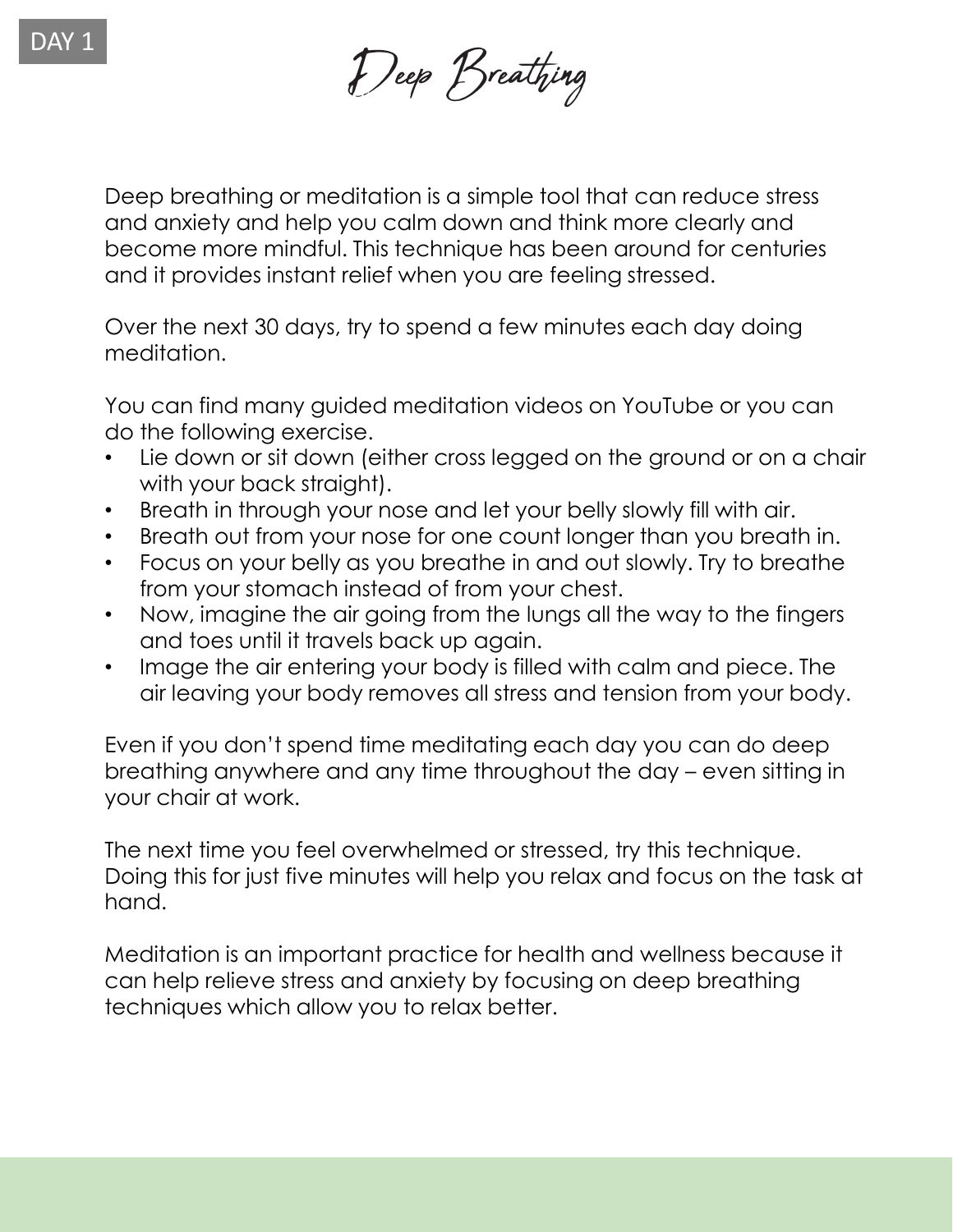

#### THE WAY WE SDFAK TO OURSELVES HAS A significant impact On OUR SFIF-FSTFFM AND DECISION MAKING.

Many of us say the meanest things to ourselves without even thinking about it. However, words have power, and when you hear something often enough, you will start to believe it! This affects your emotions, how you interact with people, and how you see yourself. Take some time to reflect on your self-talk. Do you automatically call yourself stupid when you make a mistake? Do you reinforce something like "Oh, I have a terrible memory." by continually saying it? Would you talk to someone you care about the way you talk to yourself?

How Are You Talking To Yourself?

Write down the negative things you're always saying about yourself. Then, write down three positive things about yourself for EACH one. Make habit of doing this every time you catch yourself being negative to yourself.

What Do I Say About Myself ?

What Is TRUE About Me?

What Do I Say About Myself ?

What Is TRUE About Me?

What Do I Say About Myself ?

What Is TRUE About Me?

What Do I Say About Myself ?

What Is TRUE About Me?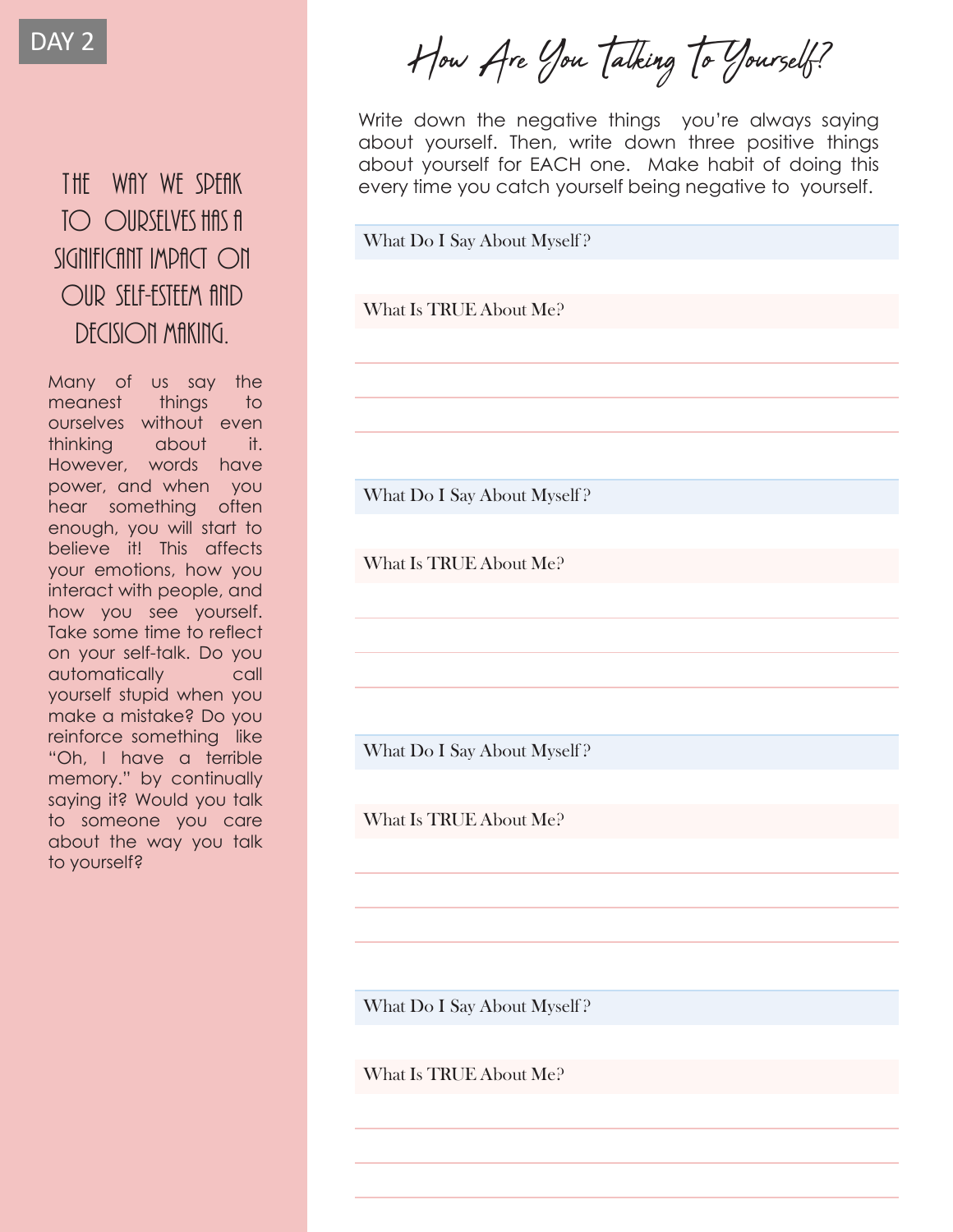Priorities VS Procrastination

When it comes to selfcare, many of us find it very easy to make excuses to put it aside for one reason or another. Selfcare can seem unimportant, selfish, or a waste of time in a given situation. However, procrastination of selfcare means that you aren't making yourself a priority as you should be. You can only go so long without doing things to help better yourself. Would you ever just keep driving your car without putting gas in it? Probably not! Even if you did, it would just stop after it ran out of gas. Then you would be stuck wherever it broke down--making it even harder to get the gas you should have put in in the first place. You can't do anything as well as you really could if you aren't taking care of yourself FIRST. If you never stop and prioritize self-care, you might find yourself in an even more difficult situation than you would by just making the time for it.

|      | Sunday             |      | Monday             |      | Tuesday                   |  |  |
|------|--------------------|------|--------------------|------|---------------------------|--|--|
|      |                    |      |                    |      |                           |  |  |
| Time | Self-Care Practice | Time | Self-Care Practice | Time | Self-Care Practice        |  |  |
|      |                    |      |                    |      |                           |  |  |
| Time | Self-Care Practice | Time | Self-Care Practice | Time | Self-Care Practice        |  |  |
|      |                    |      |                    |      |                           |  |  |
| Time | Self-Care Practice | Time | Self-Care Practice | Time | Self-Care Practice        |  |  |
|      |                    |      |                    |      |                           |  |  |
| Time | Self-Care Practice | Time | Self-Care Practice | Time | <b>Self-Care Practice</b> |  |  |
|      |                    |      |                    |      |                           |  |  |
| Time | Self-Care Practice | Time | Self-Care Practice | Time | Self-Care Practice        |  |  |

Chart out your regular schedule and find - or MAKE - the time each day to practice some kind of self-care. Whether it's just taking a break to read a book, working on a hobby you love, taking a long bath, journal, etc., find a time each day dedicated to self-care. Then, make sure you prioritize that time! It's not optional! Put it in your calendar above and keep that appointment!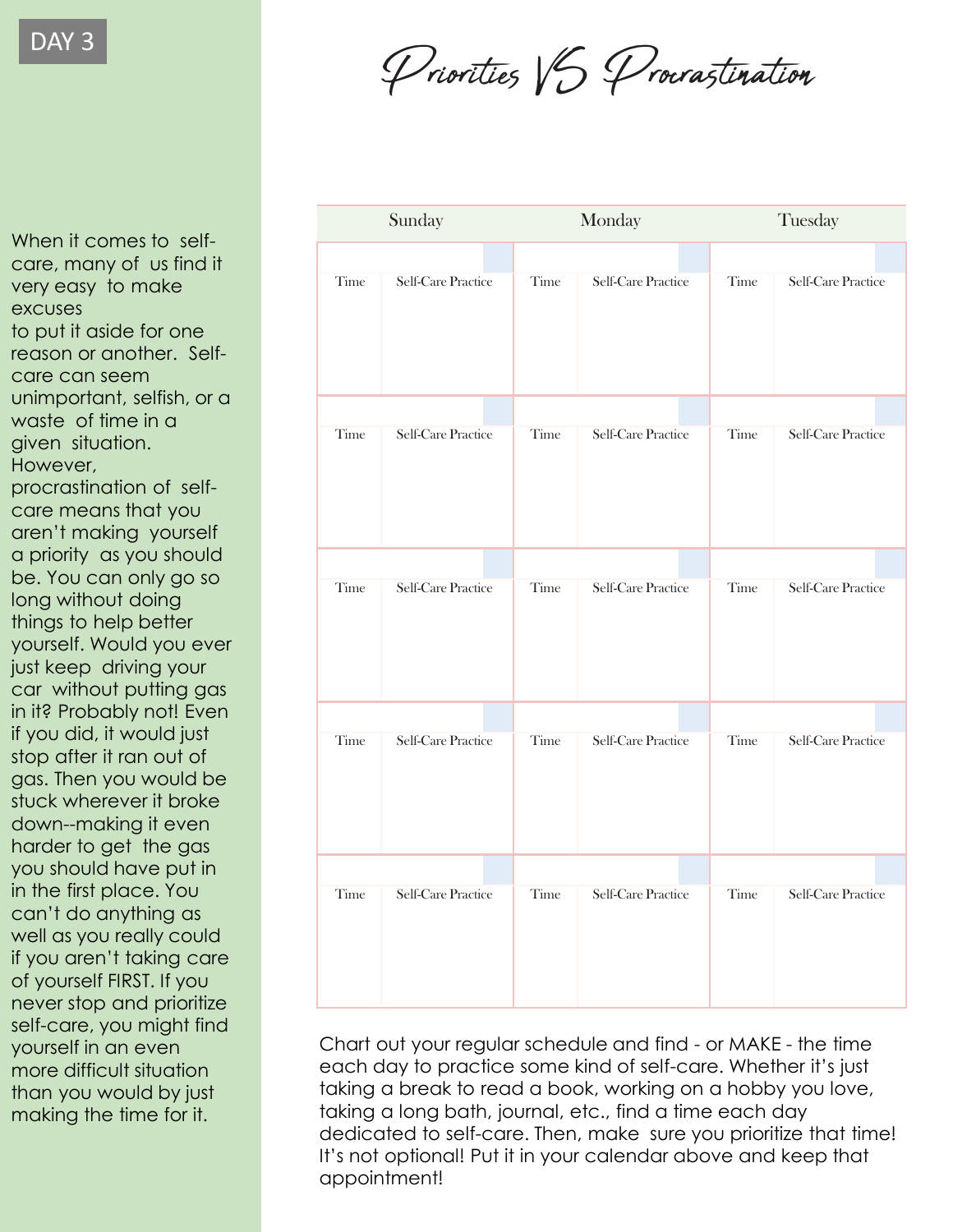# MONTH OF:

| Wednesday |                    | Thursday |                    |      | Friday             |      | Saturday           |  |  |
|-----------|--------------------|----------|--------------------|------|--------------------|------|--------------------|--|--|
|           |                    |          |                    |      |                    |      |                    |  |  |
| Time      | Self-Care Practice | Time     | Self-Care Practice | Time | Self-Care Practice | Time | Self-Care Practice |  |  |
|           |                    |          |                    |      |                    |      |                    |  |  |
| Time      | Self-Care Practice | Time     | Self-Care Practice | Time | Self-Care Practice | Time | Self-Care Practice |  |  |
|           |                    |          |                    |      |                    |      |                    |  |  |
| Time      | Self-Care Practice | Time     | Self-Care Practice | Time | Self-Care Practice | Time | Self-Care Practice |  |  |
|           |                    |          |                    |      |                    |      |                    |  |  |
| Time      | Self-Care Practice | Time     | Self-Care Practice | Time | Self-Care Practice | Time | Self-Care Practice |  |  |
|           |                    |          |                    |      |                    |      |                    |  |  |
| Time      | Self-Care Practice | Time     | Self-Care Practice | Time | Self-Care Practice | Time | Self-Care Practice |  |  |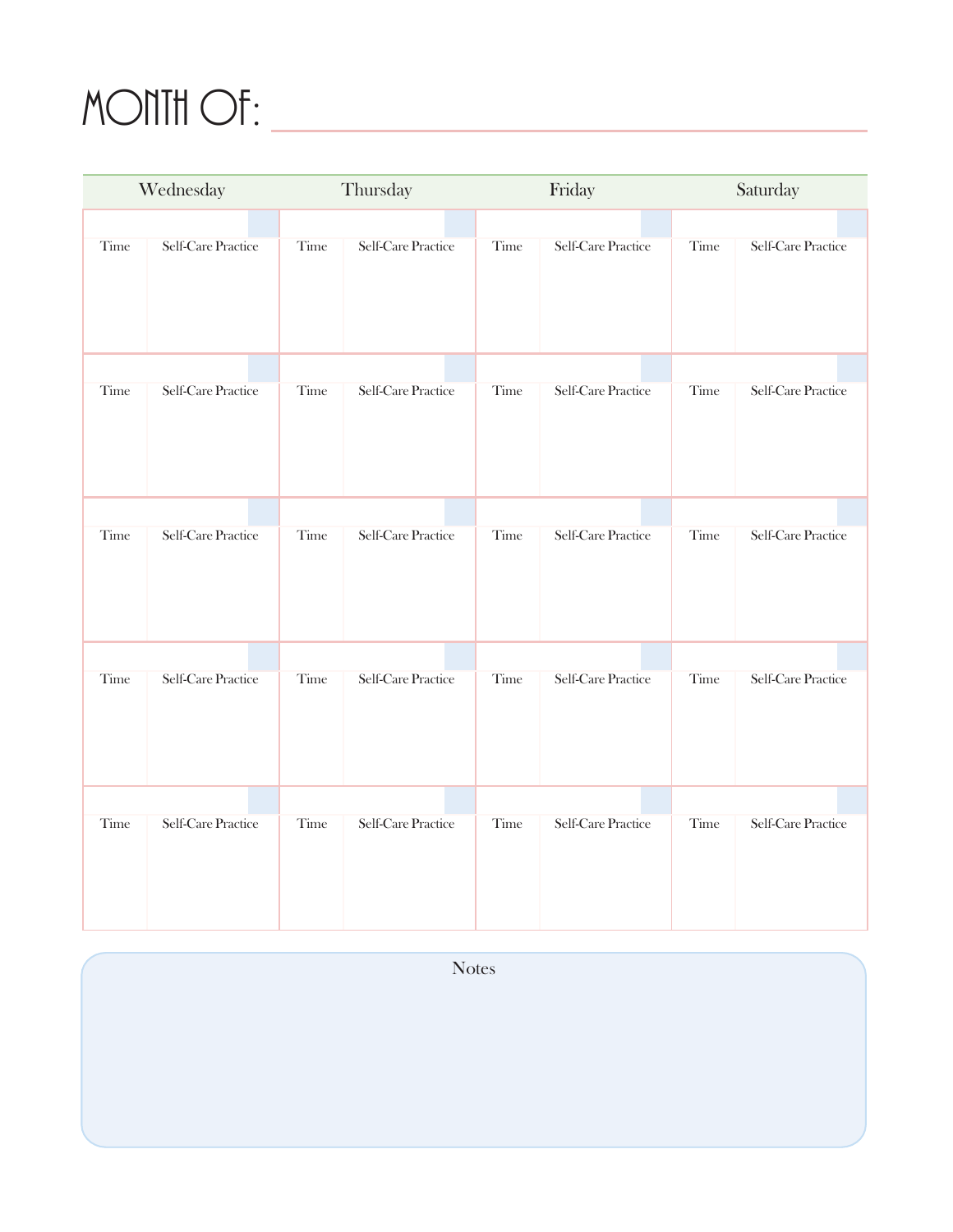$\overline{f}$  is  $\overline{f}$  you start to work  $THROI/GH SOMF$  of the  $M$ FNTfil BL $\bigcirc$ CKS find THOUGHTS THAT STOP you

from really pursuing selfcare, it's going to bring up a lot of emotions. It may even cause any past trauma or experiences that have impacted how you approach self-care to come up. Therapy is an excellent idea to help work through deep-seated issues, but journaling is a great way to work through things on your own as well. What kind of memories, feelings, or thoughts have come up since you started on Day 1? Have you noticed specific thoughts or emotions coming up more since you've committed to selfcare? Have specific memories come up that you can trace back as to why self-care might not have been as important in your past? Or maybe none of this is happening, and you're feeling really good and balanced about starting this journey! Whatever the case may be, use this space to be honest with yourself, and reflect on what's been going on inside of you since the first day of this journal.

Journaling Your Thoughts and Feelings

What is the pursuit of self-care bringing up for you?"

Why do you think the above has come to the surface?

What can you do about this?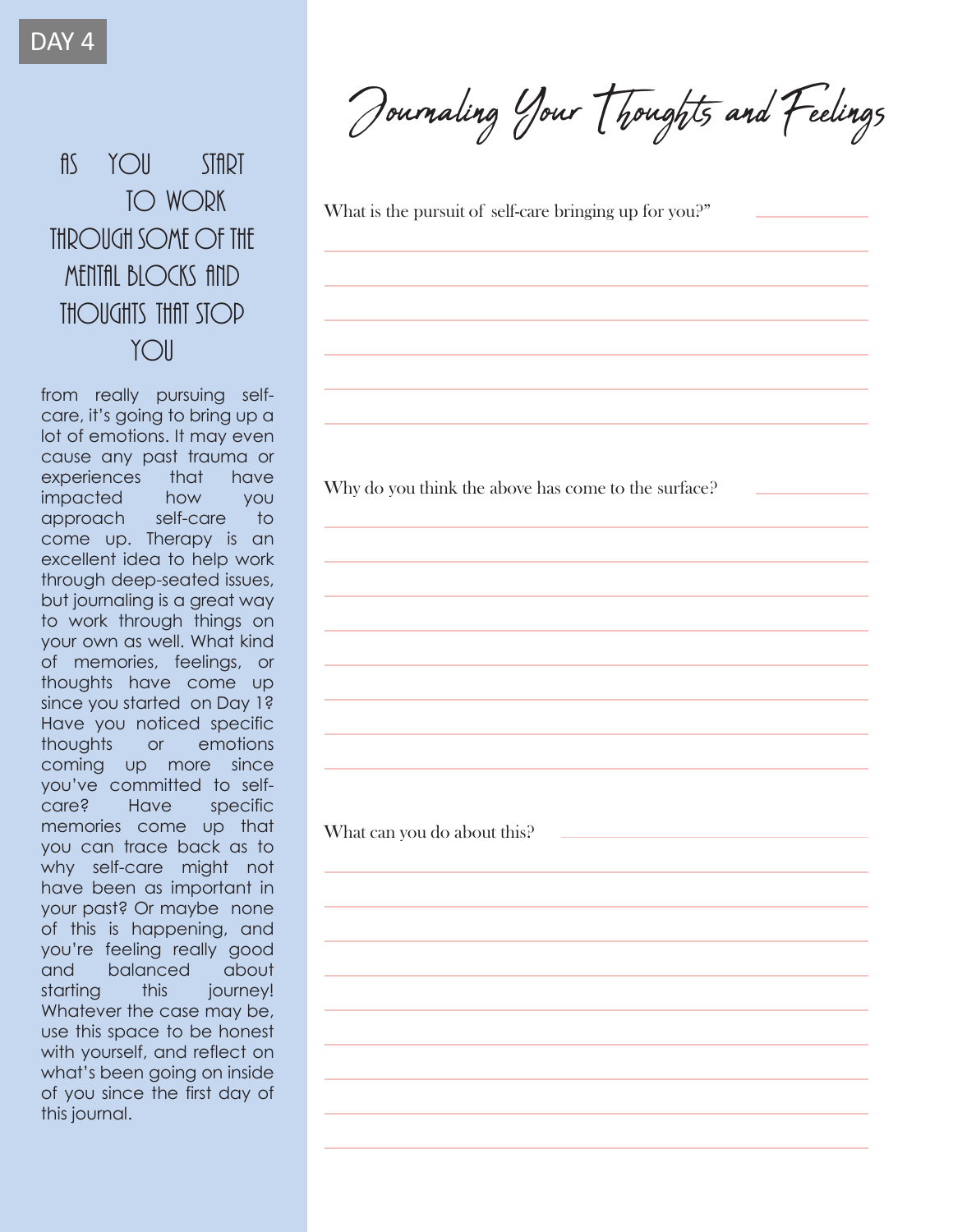

#### SELF-CARE IS ALL ABOUT showing yourself love in healthy ways.

It shouldn't feel like a chore or be something that you dread. When these feelings come up, it's usually because your mindset might still be off-kilter. Try not to overstimulate yourself as you make the time to do things for self-care. Keep in mind that this is something you're doing for YOU, and only you. Self-care is part of loving yourself, so self-care might become something unenjoyable if you have trouble with that. Keep in mind that there are a TON of simple ways that you can practice self-care. It doesn't have to be a big production, or anything crazy. Start small, and take it one day at a time. Below are some ideas for simple acts of self-care you can try. Take a look, and fill in how you feel about each one as you do them. There is room for you to come up with a few of your own as well!

| Don't Beat Yourself Up |
|------------------------|
|------------------------|

- Get up and stretch
- Drink water
- Take several deep breaths  $\bigcap$
- Observe your surroundings for things to smile about
- Go outside
- Tell yourself you're awesome
- Call a good friend just to chat  $\bigcap$
- Look up at the sky/out over the ocean
- Join an online group about something you enjoy
- Buy yourself something small

| - 1 |        |
|-----|--------|
|     |        |
| - 1 | $\sim$ |
|     |        |
| ÷.  |        |
|     |        |
|     |        |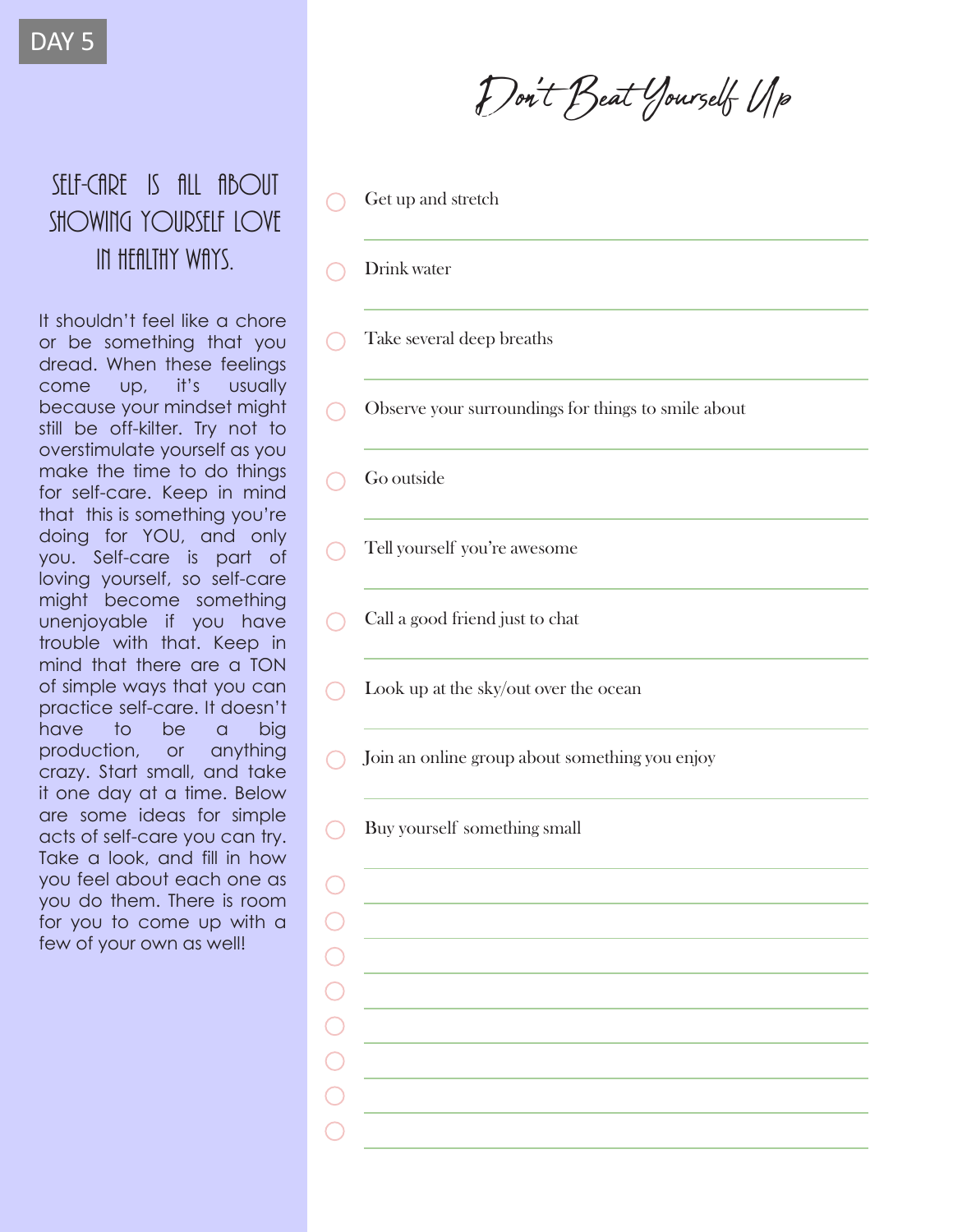Reaffirm Your Goals With Affirmations

## REMEMBER YOUR GOALS from DAY 12

Go back and check those out real quick. You can also add to them if you like! Today, we're going to turn those goals into affirmations we can speak out to set up our minds and emotions for success. We're also going to go over some general affirmations you can say to yourself as well. After you've filled in the spaces below, take time every morning to say a few of the affirmations to yourself as you prepare for your day. The way we start our days often dictates how the rest of the day will go, so it's important to do this first thing. To turn a goal into an affirmation, simply state it as a personal fact. For example, if one of your goals was to make more time for yourself, you would say, "I will make enough time for myself today and every day." We know that words are powerful, so speaking these custom affirmations to yourself will help set the stage for you to achieve your goals!

| Goal | Affirmation |
|------|-------------|
|      |             |
|      |             |
|      |             |
|      |             |
|      |             |
|      |             |
|      |             |
|      |             |
|      |             |
|      |             |
|      |             |
|      |             |
|      |             |
|      |             |
|      |             |
|      |             |
|      |             |
|      |             |
|      |             |

Examples of affirmations: Try to make them more specific and personal.

- I am strong.
- I am smart.
- I matter.
- I am worthy of love.
- I love myself.
- I can handle anything that comes my way today.
- I am capable.
- I will succeed today.
- I have a positive mindset.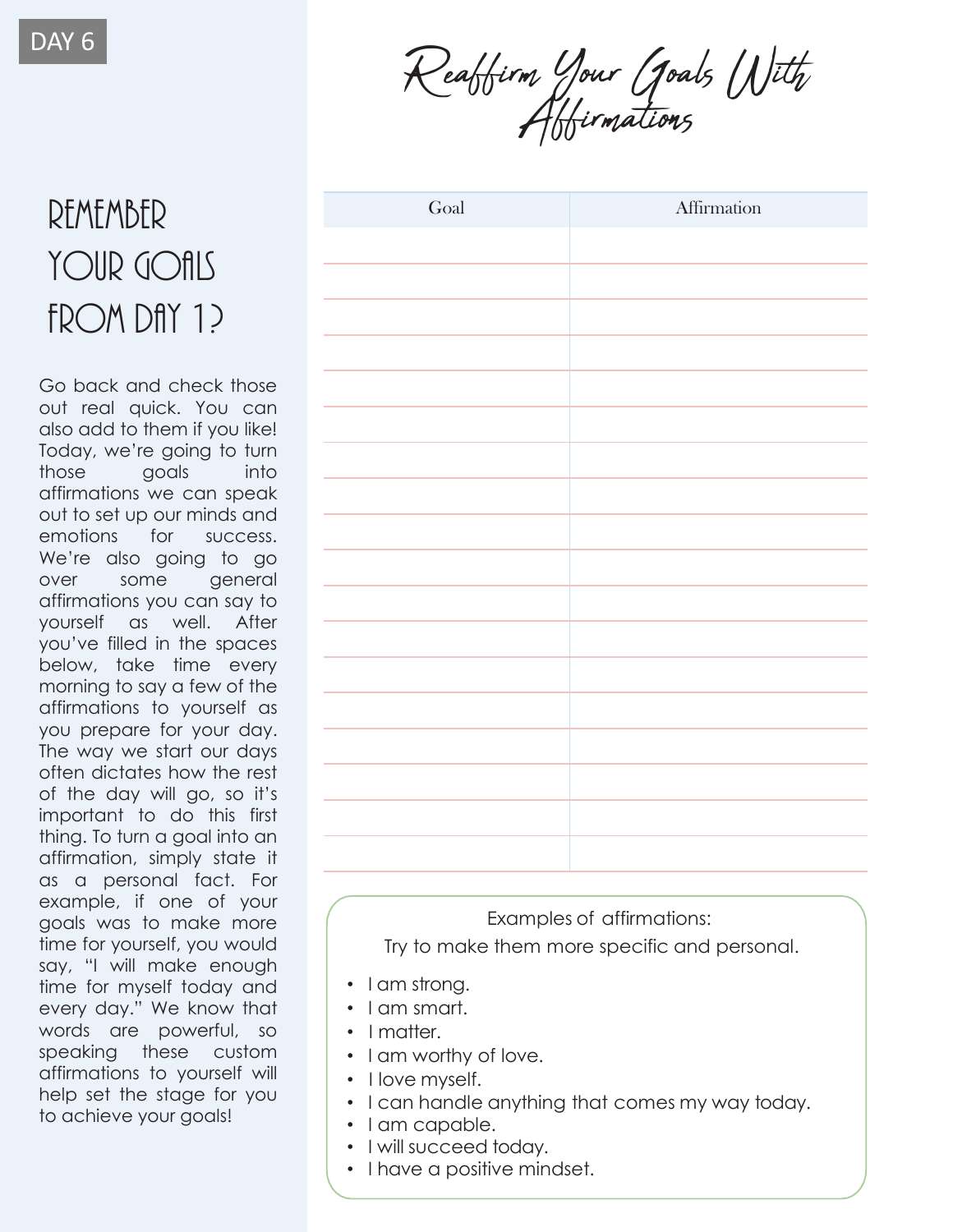Just Do It

now that we have done fill the mental and EMOTIONAL PREPARATION for self-care,

it's important to understand one more thing. You have to keep moving forward! It can be easy to stop now and just give up. However, this would make you miss out on all the other parts of improving your self-care! Now is the time to break down any final walls that hold you back, and JUST DO IT! I believe in you, and I know you can do this.

Write down any lingering doubts you might have, and then cross them out. You can also follow that up by saying the opposite of your doubt. For example, if your doubt is, "I don't deserve self-care." scribble that out and write, "I deserve self-care."

| ${\bf Replacements}$ |
|----------------------|
|                      |
|                      |
|                      |
|                      |
|                      |
|                      |
|                      |
|                      |
|                      |
|                      |
|                      |
|                      |
|                      |
|                      |
|                      |
|                      |
|                      |
|                      |
|                      |
|                      |
|                      |
|                      |
|                      |
|                      |
|                      |
|                      |
|                      |
|                      |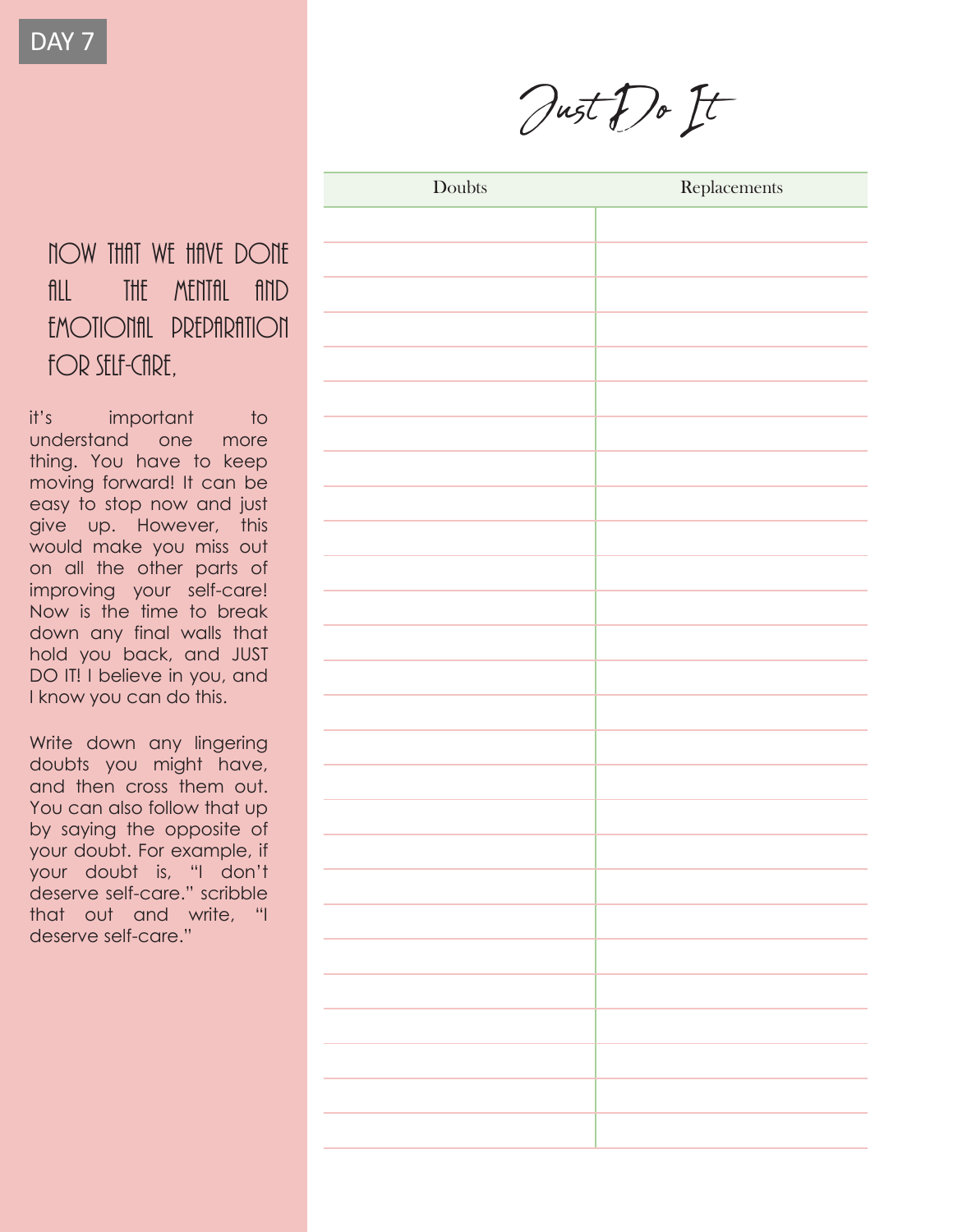

Journaling is a form of self -care and reflection. The practice of journaling can be beneficial because it allows you to express your thoughts and feelings without fear of judgment.

The benefits of journaling include: better sleep, improved relationships, increased optimism and happiness, and reduced stress. Journaling can be used as a form of self care in times when you are feeling overwhelmed or stressed out. It is also beneficial for people who have difficulty expressing themselves verbally or in writing to use journaling as an outlet.

When you write in your journal try to turn your negative thoughts into something positive by writing them down on paper and transforming them into positive self talk.

DAY 8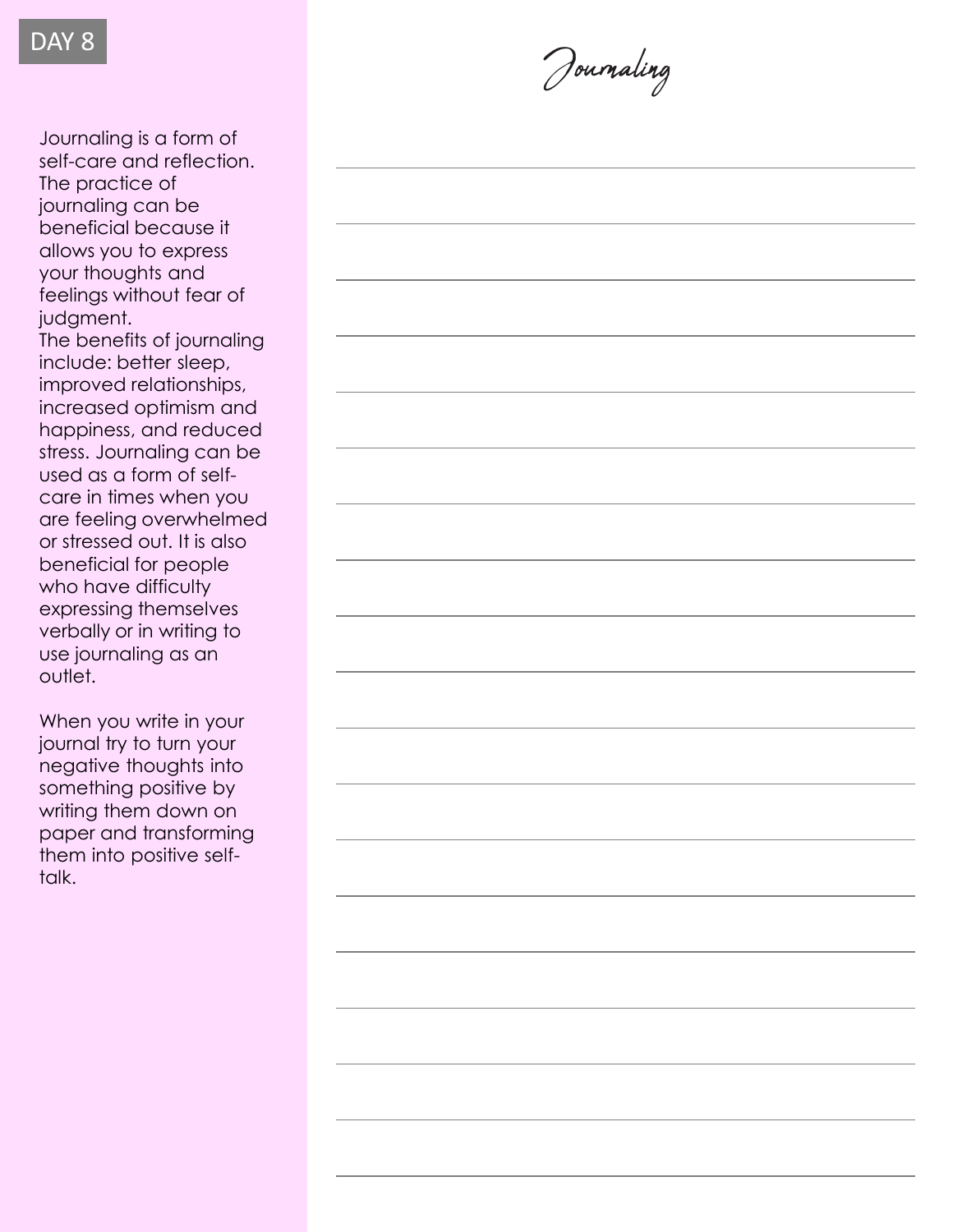The benefits of mindfulness are often overlooked but it is important for our mental health.

Mindfulness is an effective tool because it allows us to live in the present moment - acknowledging what's happening around us without judgment or expectation, which can help lower stress levels and improve overall well-being. When you are present in the moment, you are aware of what's going on around you and attentive to your thoughts and emotions.

This can have a significant impact on your life because it will allow you to react to what is happening in the present instead of living in fear or unnecessarily worrying about things that haven't happened yet and might not even happen.

Practice Mindfulness

#### **Body**

Lie down and close your eyes. Visualize each part of your body from your toes to your head. If thoughts enter your mind, acknowledge them and continue with the exercise.

#### **Surroundings**

Spend 1 – 2 minutes looking around you and noticing everything in your surroundings. Don't be judgmental. Don't describe the things you see but acknowledge that you see and notice them.

#### **Sounds**

Close your eyes and listen to the sounds around you. Don't describe them as enjoyable or annoying but take note and notice the sounds that you didn't really notice when you were not actively listening.

#### **Objects**

Take any object and really observe it. Look at it from close, touch it, feel it, taste it (if it is editable). Notice things you have never really noticed when you didn't take the time to study it.

How did you feel?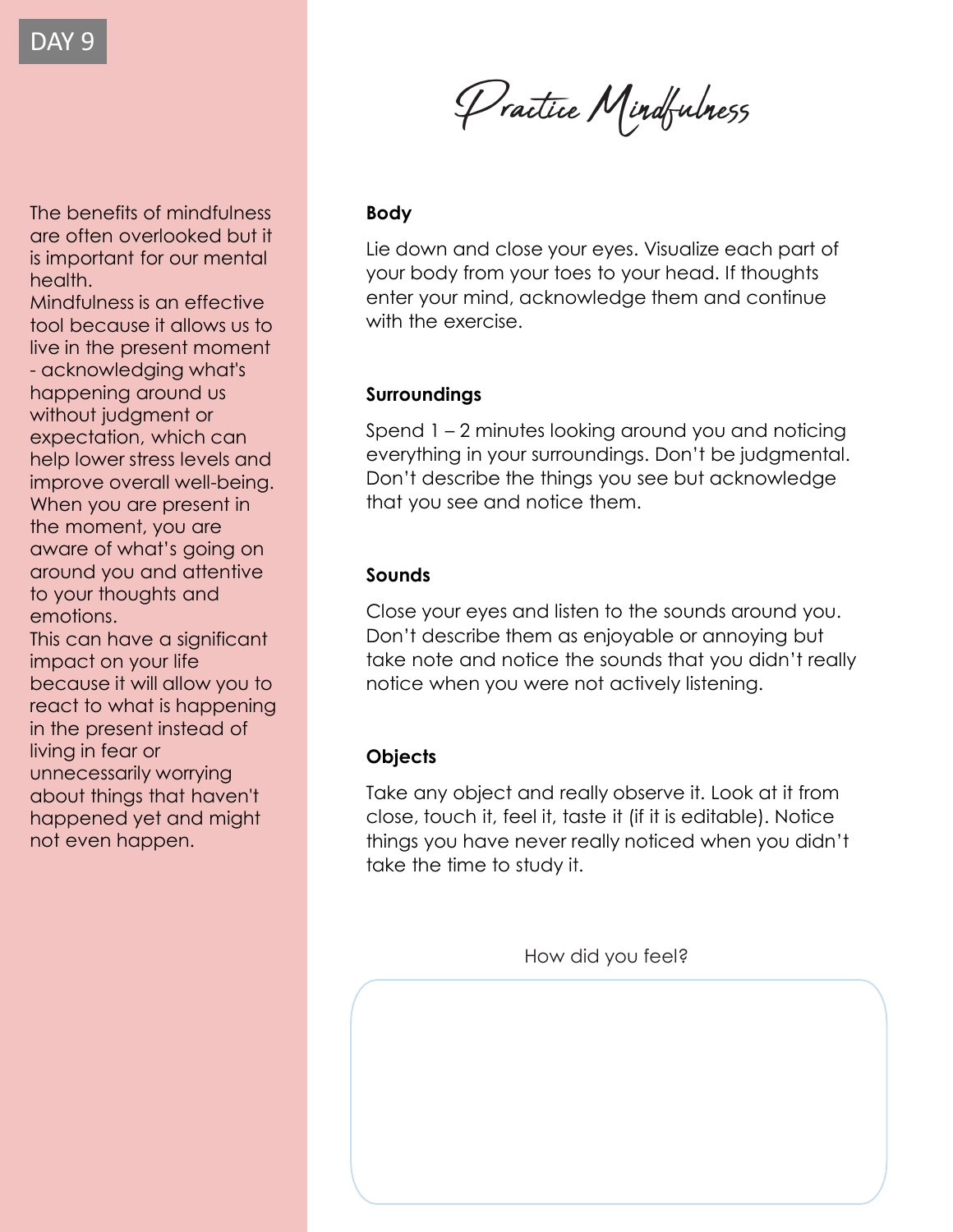# Deal With Your Past

What are some regrets, traumas, or just plain painful things in your past that you avoid dealing with?

How have you seen these impact your present?

WF fill HAVF THINGS THAT HAVE HADDENED IN OUR PAST THAT WE might not like to THINK fibout.

However, these things impact our present whether we like it or not. If we never deal with them, this impact is usually very negative. Whether it is a trauma, a conversation, or a mistake that happened, it's important to go back and make peace with it. This will allow you to move forward and build your future on a healthier foundation. It can be difficult, and sometimes, seeing a therapist helps. Consider whether you should seek outside help as you work through these prompts.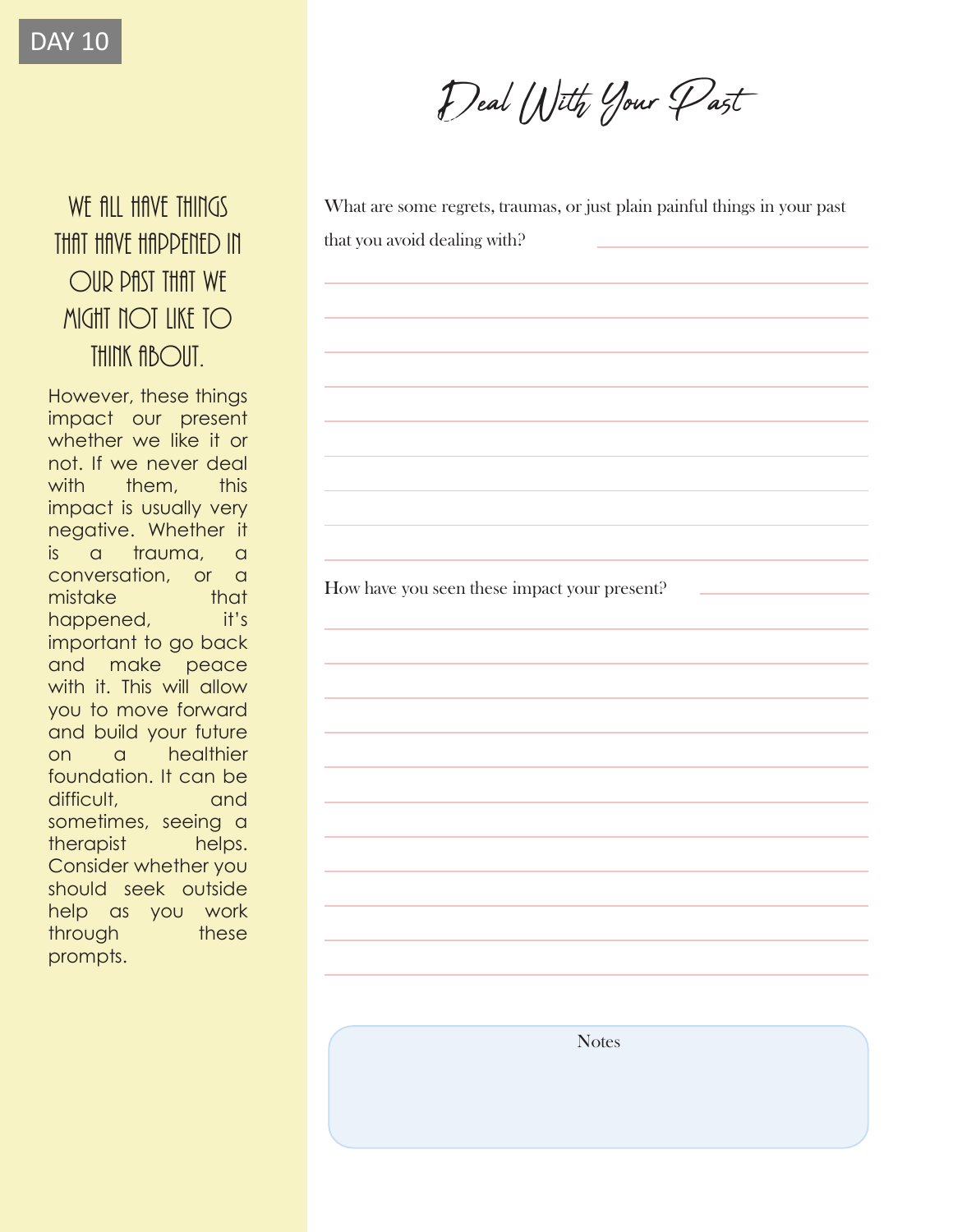Deal With Your Past

| What have you done to make peace with these things?                                     |  |  |  |  |  |
|-----------------------------------------------------------------------------------------|--|--|--|--|--|
|                                                                                         |  |  |  |  |  |
|                                                                                         |  |  |  |  |  |
|                                                                                         |  |  |  |  |  |
|                                                                                         |  |  |  |  |  |
|                                                                                         |  |  |  |  |  |
|                                                                                         |  |  |  |  |  |
| If you've only forced down the memories, how can you start making peace with them?      |  |  |  |  |  |
|                                                                                         |  |  |  |  |  |
|                                                                                         |  |  |  |  |  |
|                                                                                         |  |  |  |  |  |
|                                                                                         |  |  |  |  |  |
|                                                                                         |  |  |  |  |  |
| What advice would you give someone you care about that has gone through the same thing? |  |  |  |  |  |
|                                                                                         |  |  |  |  |  |
|                                                                                         |  |  |  |  |  |
|                                                                                         |  |  |  |  |  |
|                                                                                         |  |  |  |  |  |
|                                                                                         |  |  |  |  |  |
|                                                                                         |  |  |  |  |  |
|                                                                                         |  |  |  |  |  |
|                                                                                         |  |  |  |  |  |
| <b>Notes</b>                                                                            |  |  |  |  |  |
|                                                                                         |  |  |  |  |  |
|                                                                                         |  |  |  |  |  |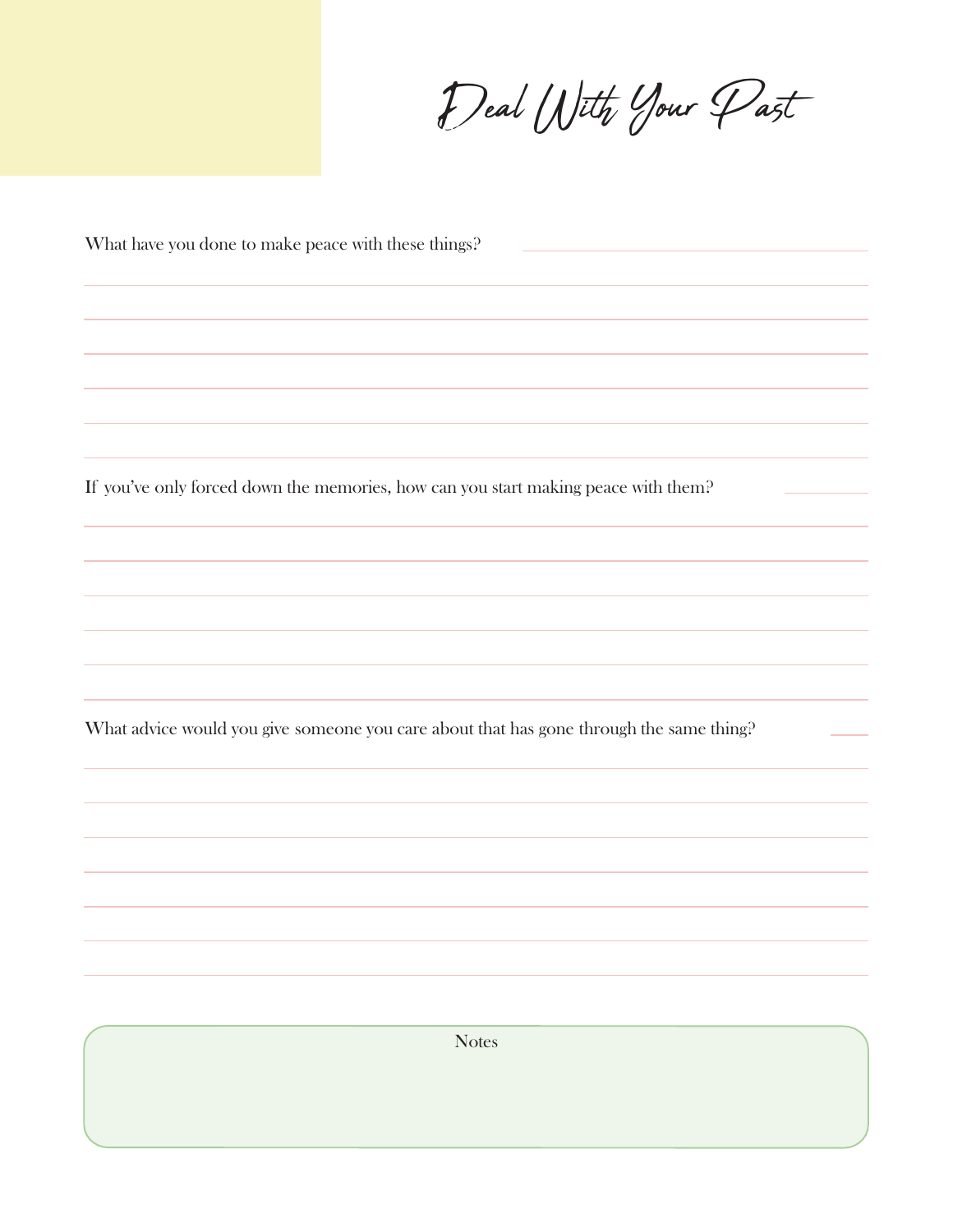Deal With Your Past

| Have you taken that advice yourself?<br><u> 1989 - Johann Stein, markinsk politik (</u>                                                                                                                                                                                                                                                                                                                                                                      |  |  |  |  |
|--------------------------------------------------------------------------------------------------------------------------------------------------------------------------------------------------------------------------------------------------------------------------------------------------------------------------------------------------------------------------------------------------------------------------------------------------------------|--|--|--|--|
|                                                                                                                                                                                                                                                                                                                                                                                                                                                              |  |  |  |  |
|                                                                                                                                                                                                                                                                                                                                                                                                                                                              |  |  |  |  |
|                                                                                                                                                                                                                                                                                                                                                                                                                                                              |  |  |  |  |
|                                                                                                                                                                                                                                                                                                                                                                                                                                                              |  |  |  |  |
| Would you consider therapy?                                                                                                                                                                                                                                                                                                                                                                                                                                  |  |  |  |  |
|                                                                                                                                                                                                                                                                                                                                                                                                                                                              |  |  |  |  |
|                                                                                                                                                                                                                                                                                                                                                                                                                                                              |  |  |  |  |
|                                                                                                                                                                                                                                                                                                                                                                                                                                                              |  |  |  |  |
|                                                                                                                                                                                                                                                                                                                                                                                                                                                              |  |  |  |  |
|                                                                                                                                                                                                                                                                                                                                                                                                                                                              |  |  |  |  |
| $\label{eq:2} \begin{split} \frac{1}{\sqrt{2\pi}}\left(\frac{1}{\sqrt{2\pi}}\right)^{1/2}\left(\frac{1}{\sqrt{2\pi}}\right)^{1/2}\left(\frac{1}{\sqrt{2\pi}}\right)^{1/2}\left(\frac{1}{\sqrt{2\pi}}\right)^{1/2}\left(\frac{1}{\sqrt{2\pi}}\right)^{1/2}\left(\frac{1}{\sqrt{2\pi}}\right)^{1/2}\left(\frac{1}{\sqrt{2\pi}}\right)^{1/2}\left(\frac{1}{\sqrt{2\pi}}\right)^{1/2}\left(\frac{1}{\sqrt{2\pi}}\right)^{1/2}\left(\frac{1}{$<br>Why or why not? |  |  |  |  |
|                                                                                                                                                                                                                                                                                                                                                                                                                                                              |  |  |  |  |
|                                                                                                                                                                                                                                                                                                                                                                                                                                                              |  |  |  |  |
|                                                                                                                                                                                                                                                                                                                                                                                                                                                              |  |  |  |  |
|                                                                                                                                                                                                                                                                                                                                                                                                                                                              |  |  |  |  |
|                                                                                                                                                                                                                                                                                                                                                                                                                                                              |  |  |  |  |
|                                                                                                                                                                                                                                                                                                                                                                                                                                                              |  |  |  |  |
| <b>Notes</b>                                                                                                                                                                                                                                                                                                                                                                                                                                                 |  |  |  |  |
|                                                                                                                                                                                                                                                                                                                                                                                                                                                              |  |  |  |  |
|                                                                                                                                                                                                                                                                                                                                                                                                                                                              |  |  |  |  |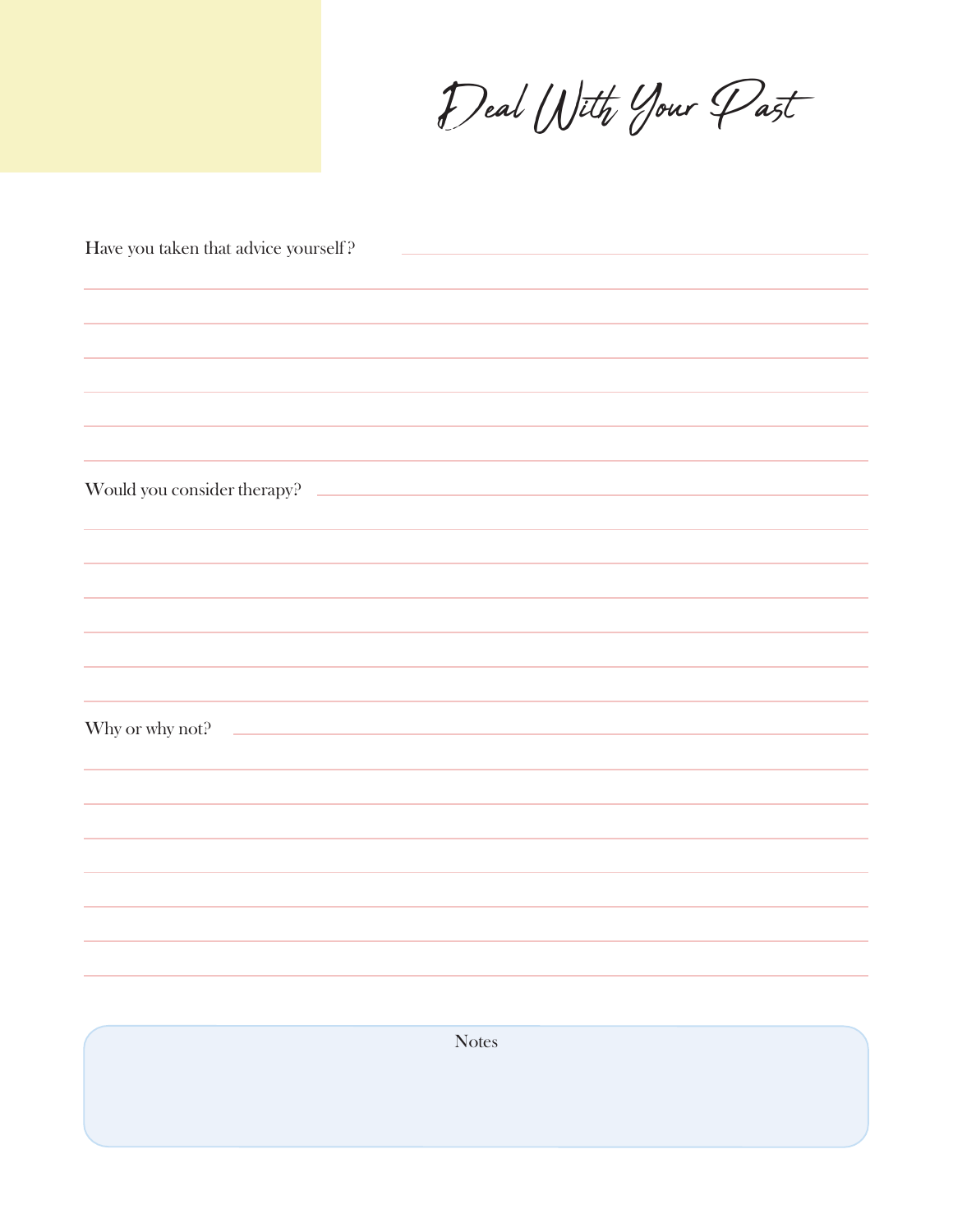Negativity Is always

going to be

firQund us...

From news to lousy weather, to personal problems, and everything in between, it can be hard to remember that there is good all around too. While we shouldn't completely ignore anything negative, it's important not to focus on it. The healthiest way to process negativity is to accept it and then move on from it. Dwelling on it can throw you in a vortex of depression, anger, and even more negativity. Even in the most difficult seasons of life, there is always something positive to balance it out. Learn to see this balance and appreciate even the smallest good in the midst of the bad. This will help you carry inner peace with you and help give you strength as you live the rest of your

Learn To Focus On The Positive

What negativity have you found yourself focused on for a long time?

What new negativity have you been focused on lately?

Use this journaling opportunity to reflect on how you can learn to shift your focus into a more positive direction.

life.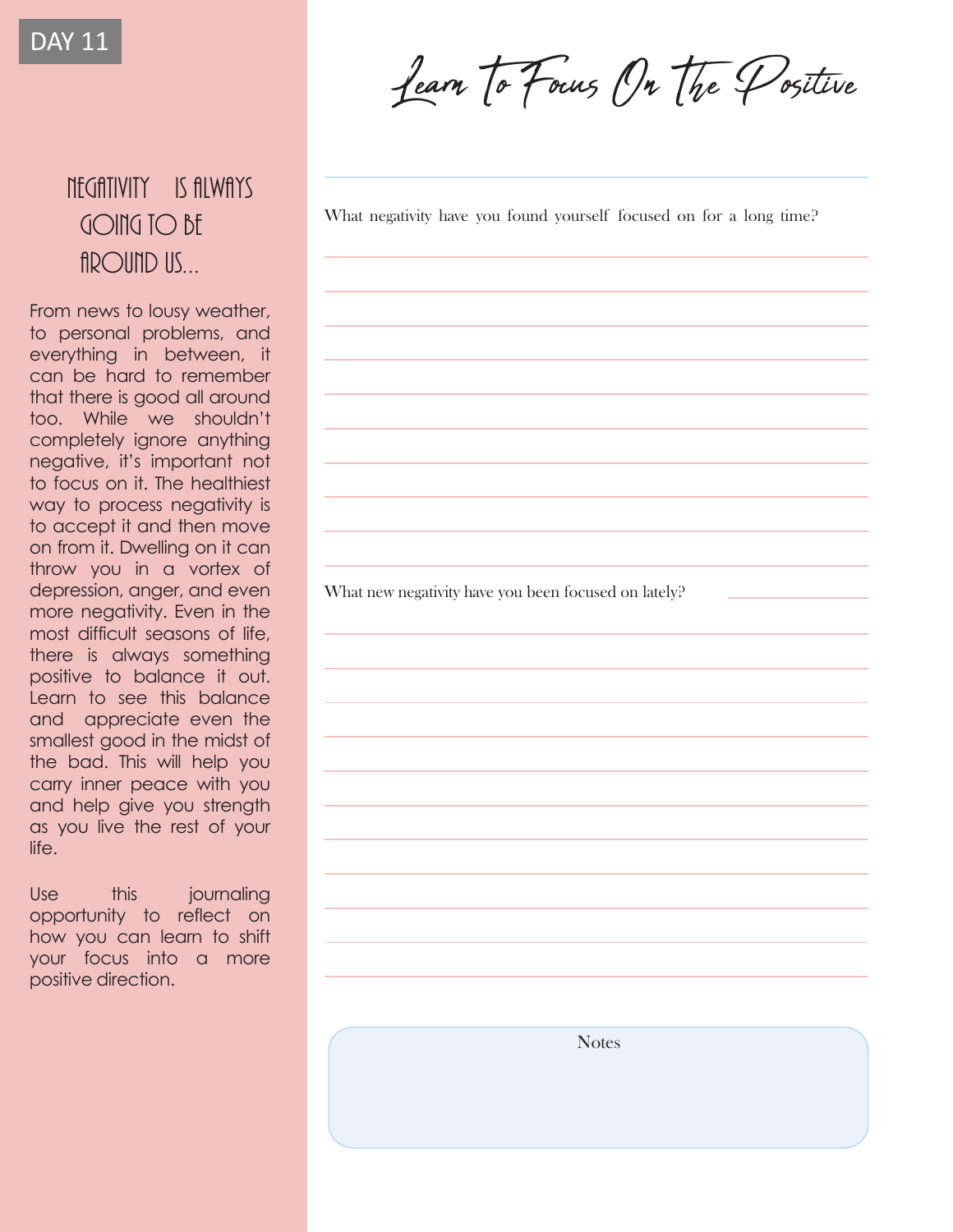Learn To Focus On The Positive

Can you identify the positives that balance out these negative things?

If not, what are some separate positive things happening right now? (These can be as simple as your favorite snack being on sale at the store or finding a good parking spot!) i.

Is finding positivity difficult for you? Why?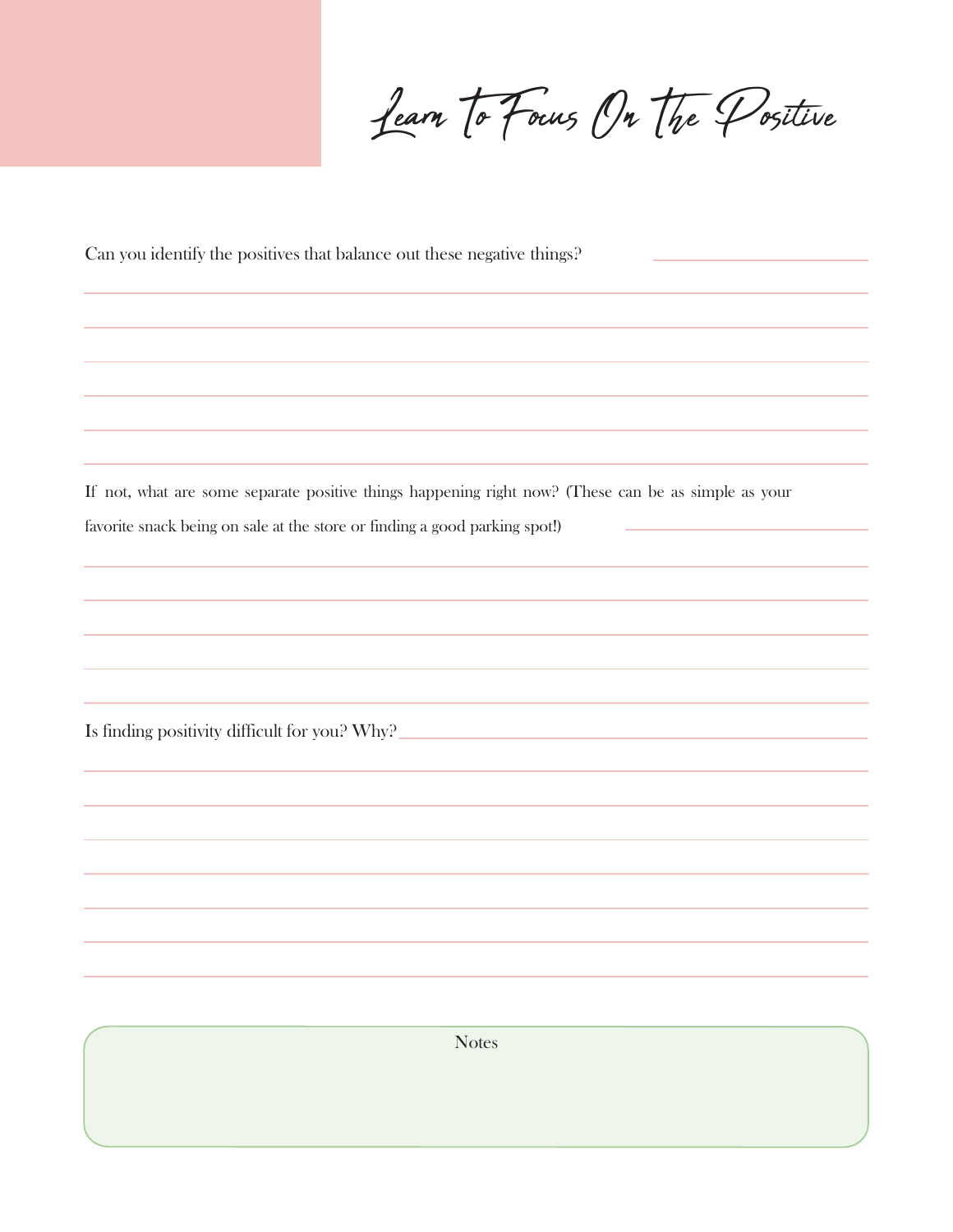Learn To Focus On The Positive

Describe one or more situations when things seemed bad and turned out for the better.

**Notes** Do you commit to trying to be more positive? Write down that commitment here: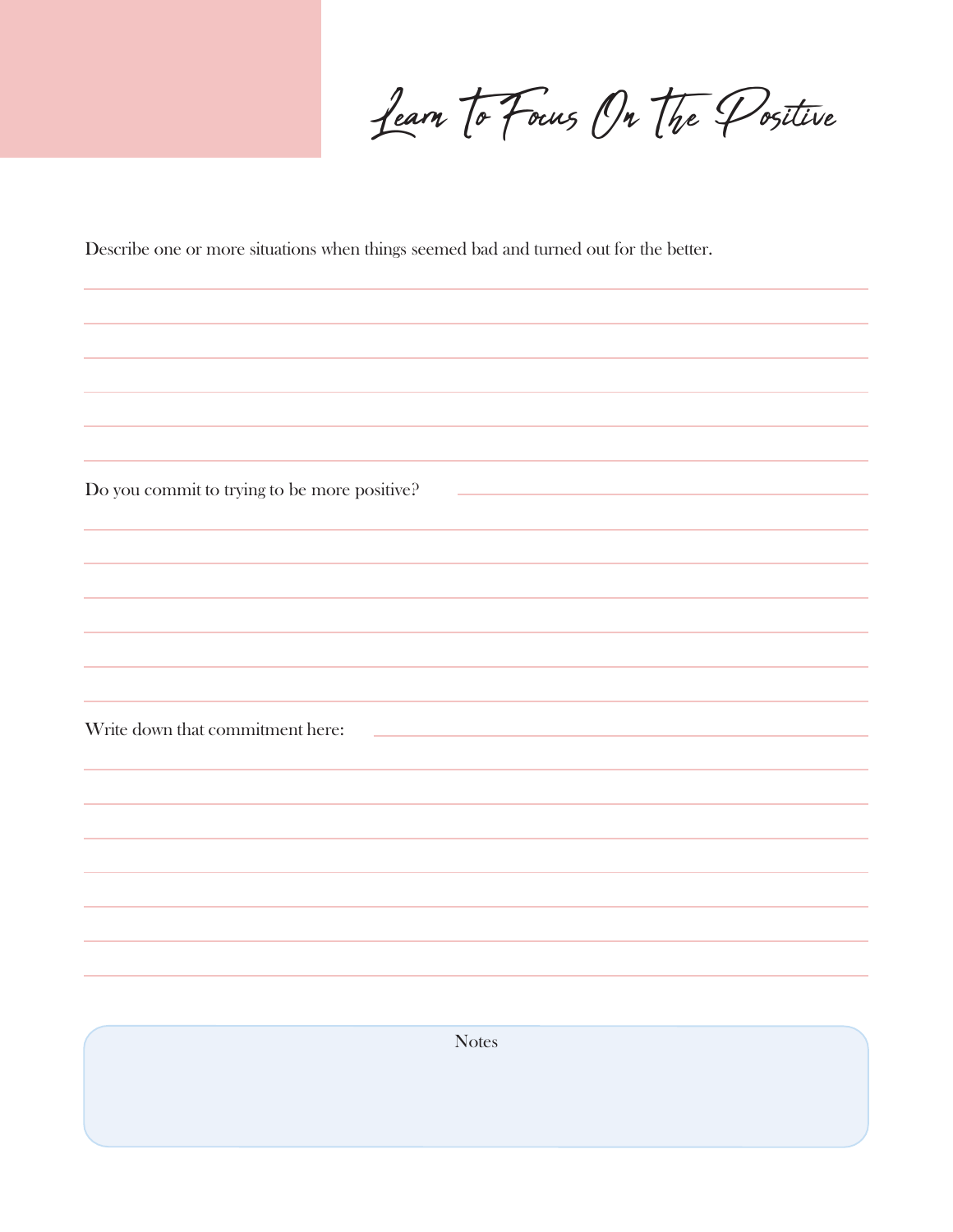#### YESTERDAY'S PRACTICE OF focusing on the positive DOFS NOT MFAN THAT YOU shouldn't allow yourself to  $fffI$  any kind  $\bigcirc f$  negative

ffelings.

Feeling your emotions is HEALTHY. What's not healthy is when you focus on any one emotion. This includes both positive and negative emotions. Every day, we feel hundreds of emotions over all the stimulus we receive. Whether from a social media post, work, friends, family, etc., we are continually processing everything we experience throughout the day. This triggers all kinds of emotions over a very short amount of time. It can be hard to let yourself sit with all these emotions individually as they occur, but you must process them. Not allowing yourself to accept and let go of emotions can trigger you to suppress your emotions subconsciously. Doing this can cause a lot of health issues-both mentally and physically.

Use the space to the right to reflect on how you process your emotions and whether you should improve on how you allow space for your feelings. Rate each emotion, and then make a note on why you do or don't allow each feeling.

Allow Space For Your Feelings

"On a scale of  $1$  to  $5$ , how well would you say you avoid suppressing your feelings?

- $\Omega$  Completely suppressed you do not allow this emotion;
- $\overline{\mathfrak{s}}$ ) Completely open you allow this emotion in, process it, and let it go."

|                   |                   |                  |                  |                  | 1 2 3 4 5 Anger                                               |                                                                                                                      |
|-------------------|-------------------|------------------|------------------|------------------|---------------------------------------------------------------|----------------------------------------------------------------------------------------------------------------------|
|                   |                   |                  |                  |                  | 1 2 3 4 5 Anxiety                                             |                                                                                                                      |
|                   |                   |                  |                  |                  | 1 2 3 4 5 Contempt                                            |                                                                                                                      |
|                   |                   |                  |                  |                  | $\begin{pmatrix} 1 & 2 & 3 & 4 & 5 \end{pmatrix}$ Contentment |                                                                                                                      |
|                   |                   |                  |                  |                  | 1 2 3 4 5 Disgust                                             |                                                                                                                      |
|                   |                   |                  |                  |                  | 1 2 3 4 5 Envy                                                | <u> 1989 - Johann Barn, mars eta bat erroman erroman erroman erroman erroman erroman erroman erroman erroman err</u> |
|                   |                   |                  |                  |                  | 1 2 3 4 5 Excitement                                          |                                                                                                                      |
|                   |                   |                  |                  |                  | 1 2 3 4 5 Fear                                                |                                                                                                                      |
|                   |                   |                  |                  |                  | 1 2 3 4 5 Friendship                                          |                                                                                                                      |
|                   |                   |                  |                  |                  | 1 2 3 4 5 Grief                                               |                                                                                                                      |
| $\left( 1\right)$ | $\left( 2\right)$ | $\left(3\right)$ | $\left(4\right)$ | $\left(5\right)$ | Guilt                                                         | $Why$ 2                                                                                                              |
| $\left( 1\right)$ | (2)               |                  |                  |                  | $(3)$ $(4)$ $(5)$ Indignation                                 |                                                                                                                      |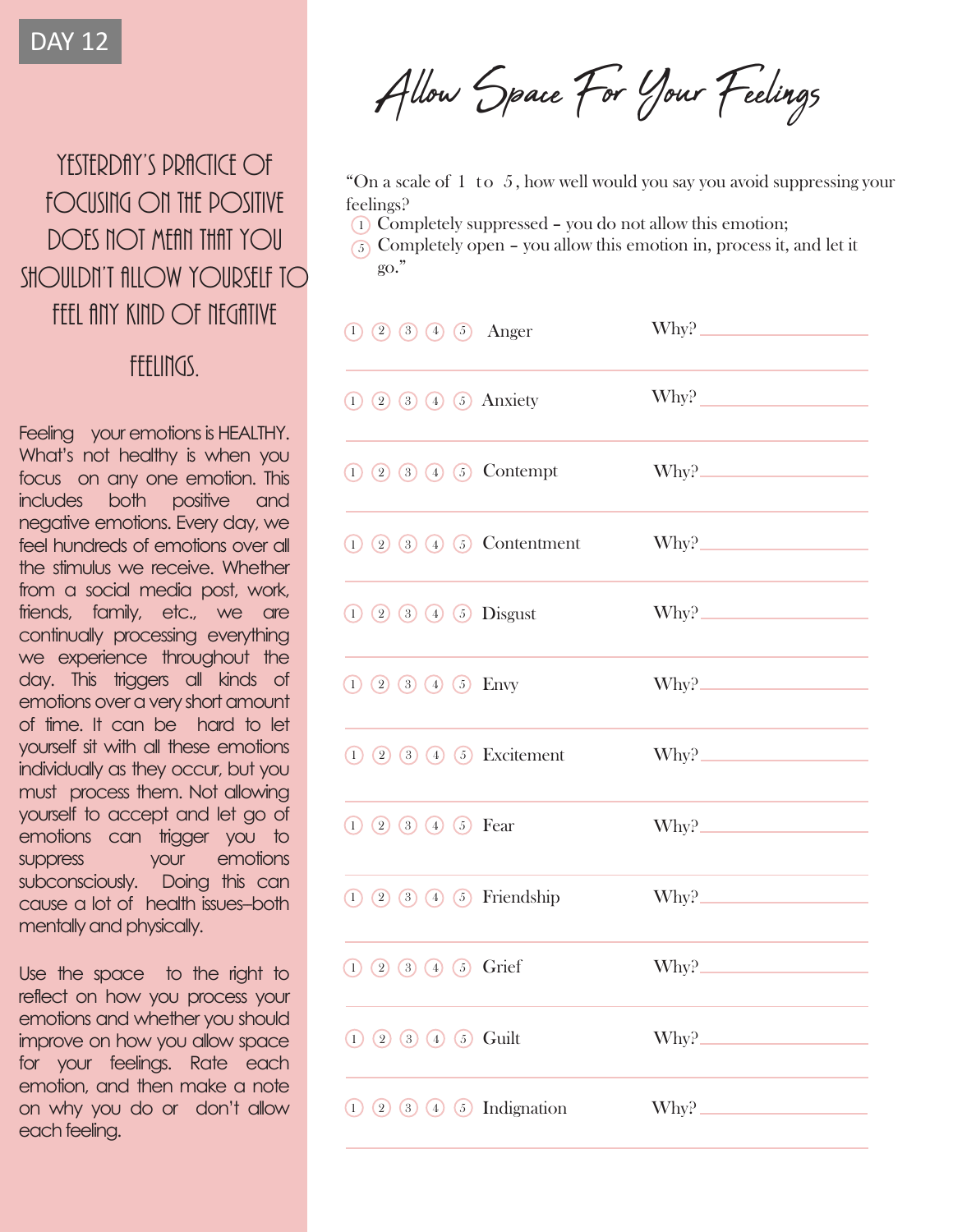Allow Space For Your Feelings

"On a scale of 1 to 5, how well would you say you avoid suppressing your feelings?

<sup>1</sup>Completely suppressed – you do not allow this emotion;

 $NOTS$ 

<sup>5</sup> Completely open – you allow this emotion in, process it, and let it go."

| $\begin{array}{ccc} \textcircled{1} & \textcircled{2} & \textcircled{3} & \textcircled{4} & \textcircled{5} \end{array}$ Interest |                                                                                                                         |                                                                                                                                                   |
|-----------------------------------------------------------------------------------------------------------------------------------|-------------------------------------------------------------------------------------------------------------------------|---------------------------------------------------------------------------------------------------------------------------------------------------|
| $(1)$ $(2)$ $(3)$ $(4)$ $(5)$ Joy                                                                                                 |                                                                                                                         |                                                                                                                                                   |
| 1 2 3 4 5 Kindness                                                                                                                |                                                                                                                         | $Why$ $\sim$                                                                                                                                      |
| $(1)$ $(2)$ $(3)$ $(4)$ $(5)$ Love                                                                                                |                                                                                                                         |                                                                                                                                                   |
| $(1)$ $(2)$ $(3)$ $(4)$ $(5)$ Pity                                                                                                |                                                                                                                         |                                                                                                                                                   |
| 1 2 3 4 5 Pride                                                                                                                   |                                                                                                                         |                                                                                                                                                   |
| 1 2 3 4 5 Sadness                                                                                                                 |                                                                                                                         |                                                                                                                                                   |
|                                                                                                                                   | $\begin{array}{ccc} \text{(1)} & \text{(2)} & \text{(3)} & \text{(4)} & \text{(5)} & \text{Self-Hostility} \end{array}$ |                                                                                                                                                   |
| 1 2 3 4 5 Shame                                                                                                                   |                                                                                                                         |                                                                                                                                                   |
| 1 2 3 4 5 Shyness                                                                                                                 |                                                                                                                         |                                                                                                                                                   |
| 1 2 3 4 5 Surprise                                                                                                                |                                                                                                                         |                                                                                                                                                   |
| $(1)$ $(2)$ $(3)$ $(4)$ $(5)$ Trust                                                                                               |                                                                                                                         | $Why$ and $Wpy$ and $Wpy$ and $Wpy$ and $Wpy$ and $Wpy$ and $Wpy$ and $Wpy$ and $Wpy$ and $Wpy$ and $Wpy$ and $Wpy$ and $Wpy$ and $Wpy$ and $Wpy$ |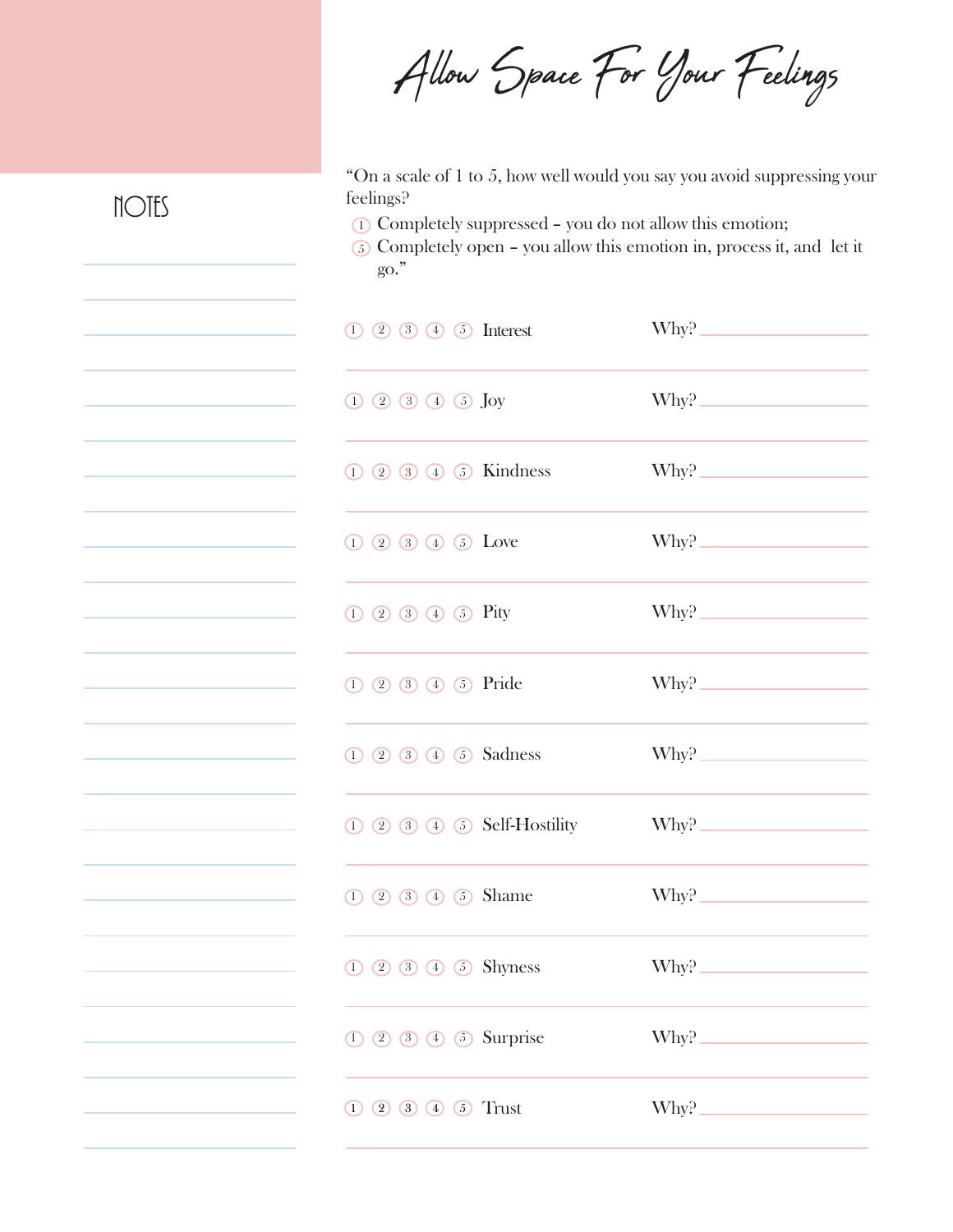#### **DAY 13**

#### BELIEVE IT OR NOT. other people's emotions  $C$  an time a huige impact  $\bigcirc$  h YOII

and how you live your life. However, balance is important; and while you should be considerate of others, you should not take everything they feel personally onto yourself. Taking on the emotions of others and your own is a surefire way to give yourself burnout. It also doesn't allow you to balance your emotions properly; which we learned the importance of earlier this week. Of course, if someone is happy with you for whatever reason, this is great! Just make sure you don't obsess about always making sure they stay happy with you. On the other end of the spectrum, if someone is directing a negative emotion towards you, learn to take it with a grain of salt. Obviously, if you've directly done something against this person, take responsibility, make it right, and move on. However, be sure that you don't take on that negativity and guilt for an extended period of time. Forgive yourself, and if they don't, that is not your fault as long as you've done everything you could to make it right. Everyone is dealing with their own issues, and it's important to understand that sometimes you might be the unfortunate person they project those issues onto. Use this page to reflect on how you process other people's emotions whether they're directed at you or not.

Don't Take Things Personally

How do you react when someone directs a negative emotion at you?

Why?

Is this reaction healthy?

If not, what can you do to change that?

How do you react when someone directs a positive emotion at

you?

Why?

Is this reaction healthy?

If not, what can you do to change that?

Do you take on negative emotions that are not directed at you?

Why?

Is this reaction healthy?

If not, what can you do to change that?

Do you take on positive emotions that are not directed at you?

<u> 1980 - Jan Stein Stein Stein Stein Stein Stein Stein Stein Stein Stein Stein Stein Stein Stein Stein Stein S</u>

 $Whv^2$   $-$ 

Is this reaction healthy?

Do you take on positive emotions that are not directed at you?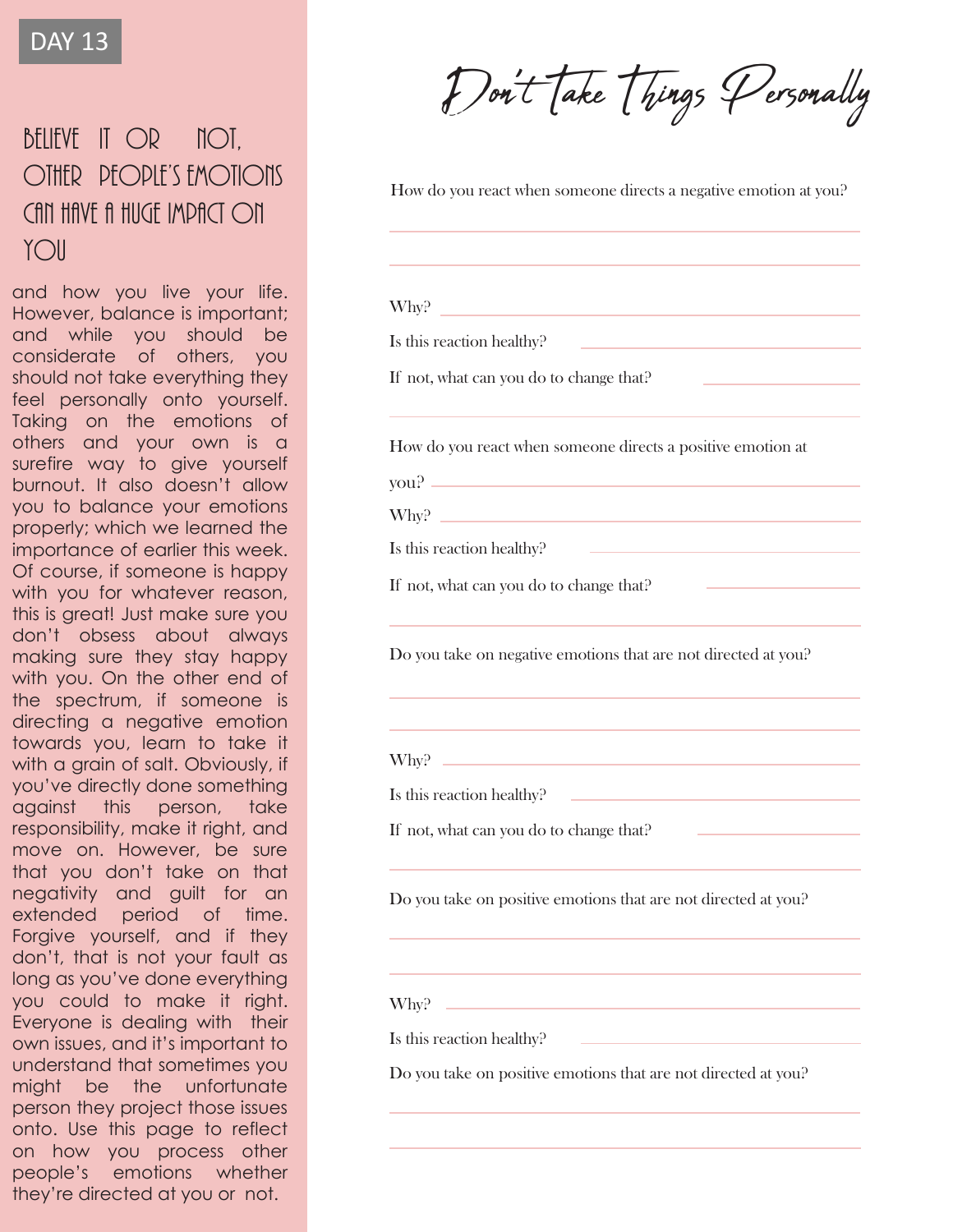

SELF-ACCEPTANCE IS A VITAL PART OF SELF- $Cf$ RE $.$ 

Self-acceptance means acknowledging and accepting that you are who you are. That includes accepting all your qualities and traits both positive and negative.

Accept Yourself For Who You Are

I felt good about myself when

I am proud of myself for

In the last year I accomplished

My most important achievement is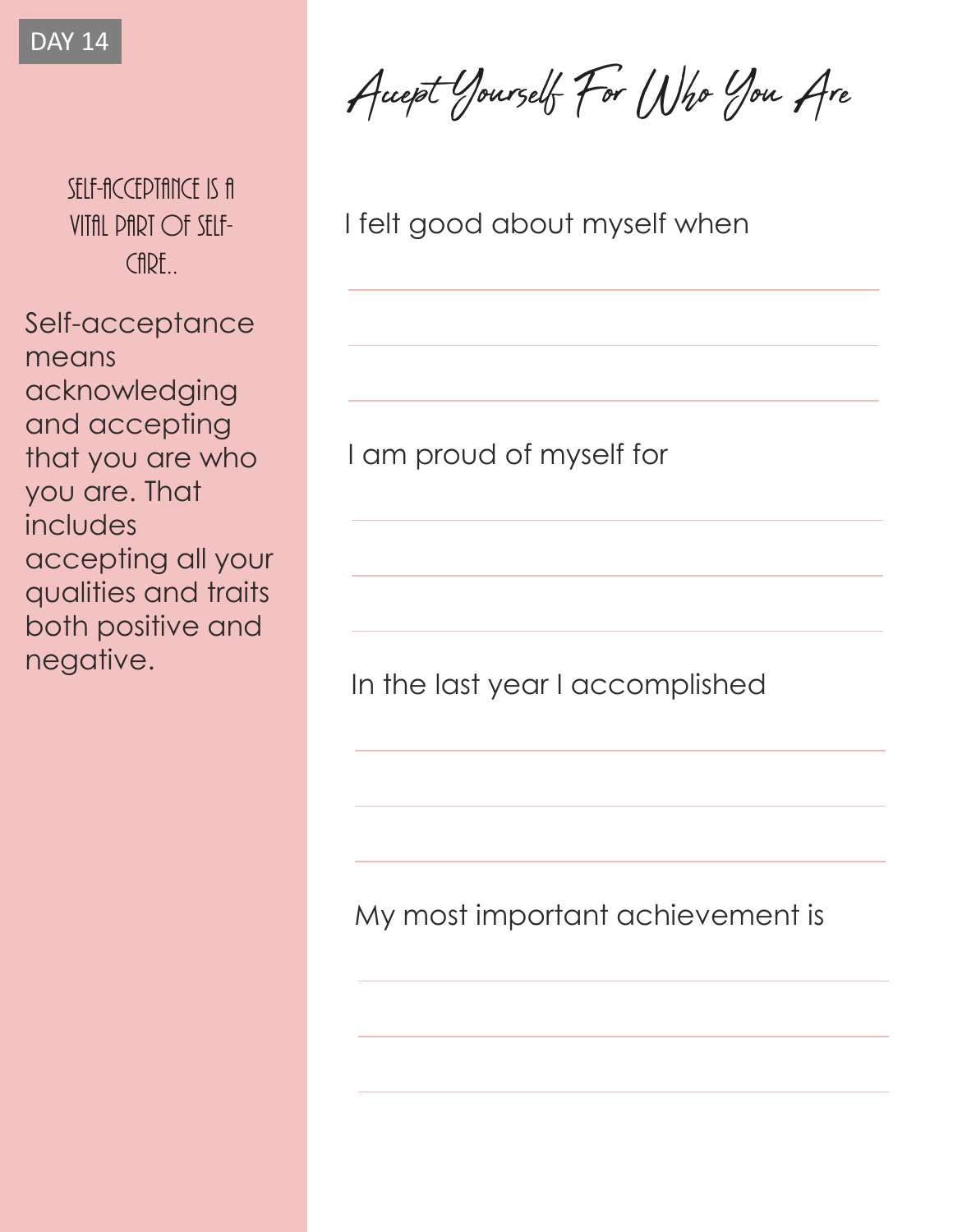#### OUR RELATIONSHIPS ARE A REFLECTION OF WHAT WE fillOW FOR OURSELVES.

This means that how you allow people to treat you is also the bar you have for treating yourself. How do the people around you make you feel in general, and about yourself? Do you feel lifted up, lighter, and refreshed after being around them? Or do you find yourself drained and exhausted, and regretting being around them? If this is a mostly negative answer, it might be time to consider cleaning out your circle! Most of us have three circles within our whole circle: the outer circle being acquaintances you hardly ever see, but you know them; the middle circle being friends, family, and coworkers you hang out with or see sometimes; and the inner circle is your closest family and friends that you trust the most.

In the section on the right, fill in the two circles with names of people you know. One circle should have people that lift you up, and the other should have people that bring you down. Under each, write down why you placed each person where you did. Be very honest with yourself for this exercise.

Relationships

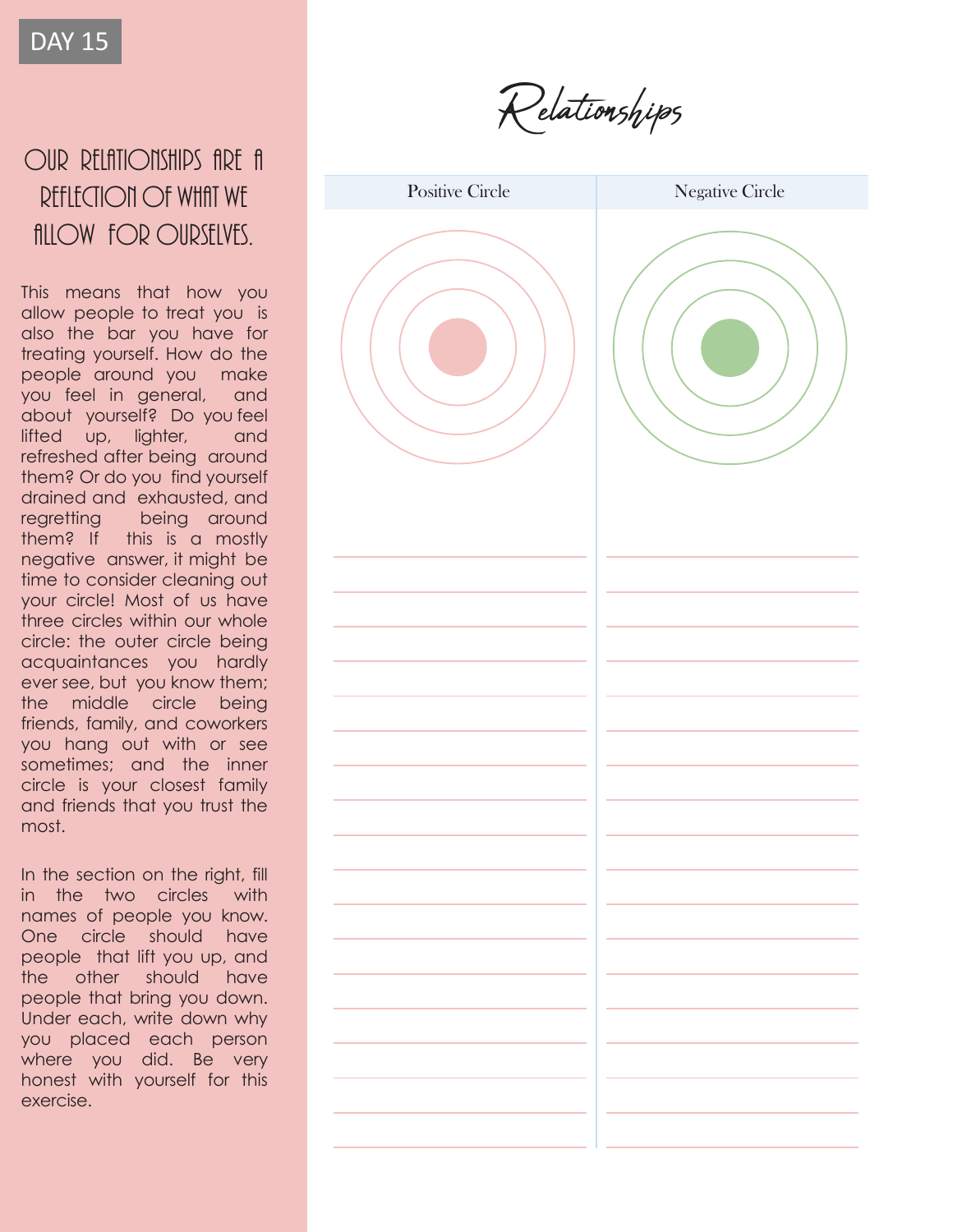Don't Be Afraid To Set Boundaries

#### BOUNDARIES ARE A VITAL PART Of SELF-CARE.

You have to set them and keep them set with yourself, and the people you surround yourself with. A boundary can be anything from simply saying no to a request, to flat out not allowing something to happen in your presence. Think of yourself like your house... You wouldn't let someone come in and break all your favorite dishes, would you? That's a boundary! People MUST be polite and respectful when they're in your home. The same should hold true with what you tolerate for yourself. Do not allow people to speak down to you, disrespect you, lie to you, abuse you, etc. This is a GOOD and HEALTHY practice to get into. You do not deserve to be mistreated, and you are allowed to confidently draw the line against that kind of behavior. This can be difficult to start doing, especially if you have a habit of letting people walk all over you. However, it is vital to your self-care journey. Understanding your value means that you can see when others don't, and address it. Look back at your Negative Circle from yesterday, and make a list of what put each person in that circle. Be as specific as you can, and then see what you can do about each of these unacceptable behaviors.

| Name | Reason | What To Do About It |
|------|--------|---------------------|
|      |        |                     |
|      |        |                     |
|      |        |                     |
|      |        |                     |
|      |        |                     |
|      |        |                     |
|      |        |                     |
|      |        |                     |
|      |        |                     |
|      |        |                     |
|      |        |                     |
|      |        |                     |
|      |        |                     |
|      |        |                     |
|      |        |                     |
|      |        |                     |
|      |        |                     |
|      |        |                     |
|      |        |                     |
|      |        |                     |
|      |        |                     |
|      |        |                     |
|      |        |                     |
|      |        |                     |
|      |        |                     |
|      |        |                     |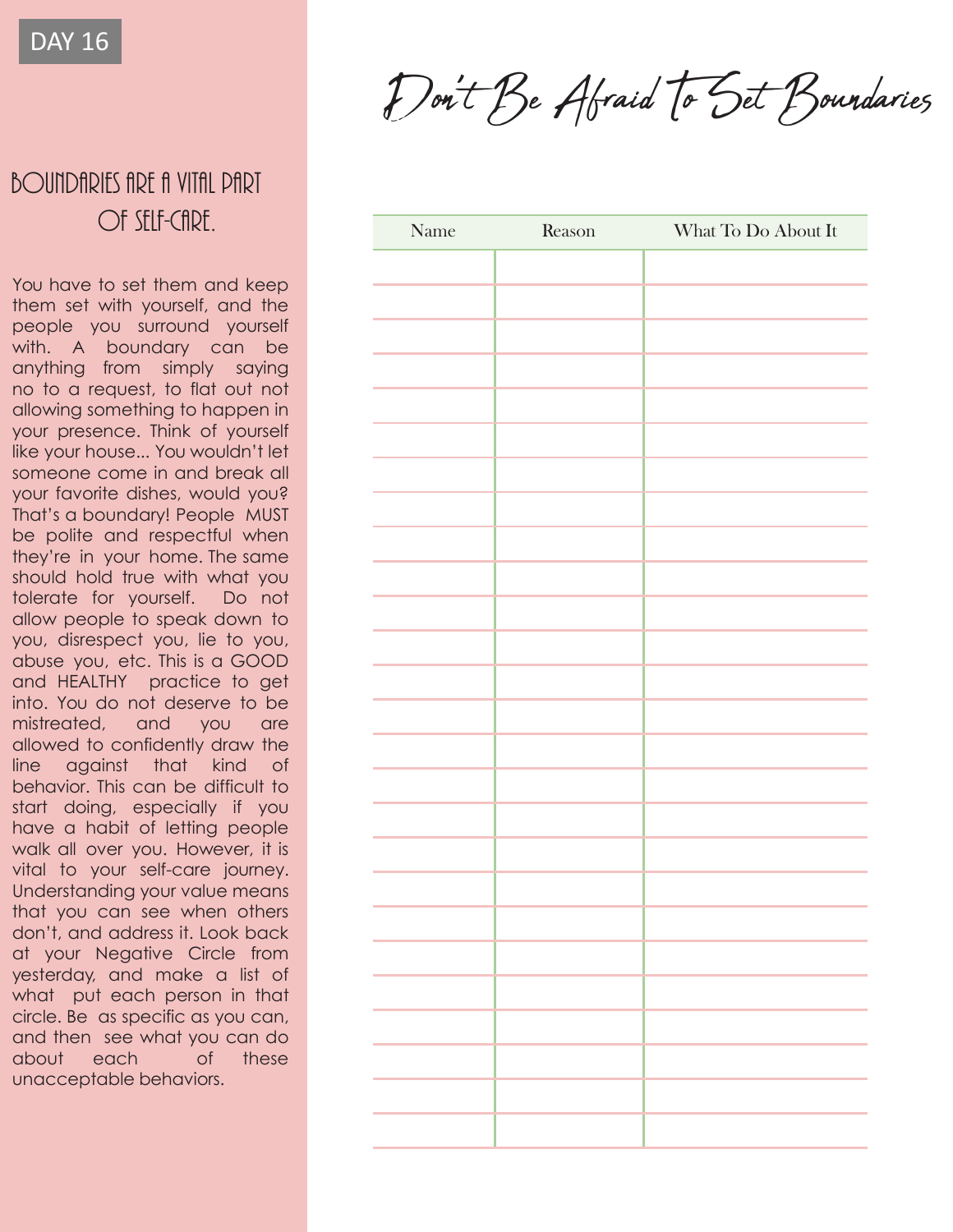#### Chances are, some of the things you wrote in the list you made YESTERDAY INVOLVED TALKING TO THE people that make you feel low.

However, sometimes, this isn't enough to make people change their behavior towards you. This is when it's important to know when it's time to let go. NOTE: If you are being physically abused, or feel that your life is at risk for any reason, contact your local authorities immediately, and relocate to a safe place if possible. Outside of physically abusive and other dangerous situations, it is usually relatively simple to let go of relationships that refuse to stop tearing people down. Of course, you may want to communicate with these negative people to give them a chance to change. This is fine, but you need to make sure that they respect the boundaries you set forth and communicate how their behavior impacts you. Most people will not realize they are hurting you and will change immediately as they become more mindful of that. Keep in mind this is the response of most people. Some will refuse to respect your boundaries or respect you. These are the people you need to let go of. This looks different for everyone. You may decide to slowly taper off how often you see them until they fall out of your circle. Or you can take the more direct approach and simply cut them off of all social media and in person interaction. It's entirely up to you. However, you must do it when necessary. Know that you are allowed to choose who comes into your circle, and that you are worthy of being treated with the same respect you give to others.

Use the space to the right to write out your steps to letting someone go from your life.

Know When Its time to

How many times will you talk to someone before you decide it's time for them to go?

What do you do or say when someone crosses a

boundary you have set?

What behaviors are so unacceptable that they result in

an immediate let go?

What is your process of letting someone go?

Are you hesitant to let anyone go, no matter what they

do?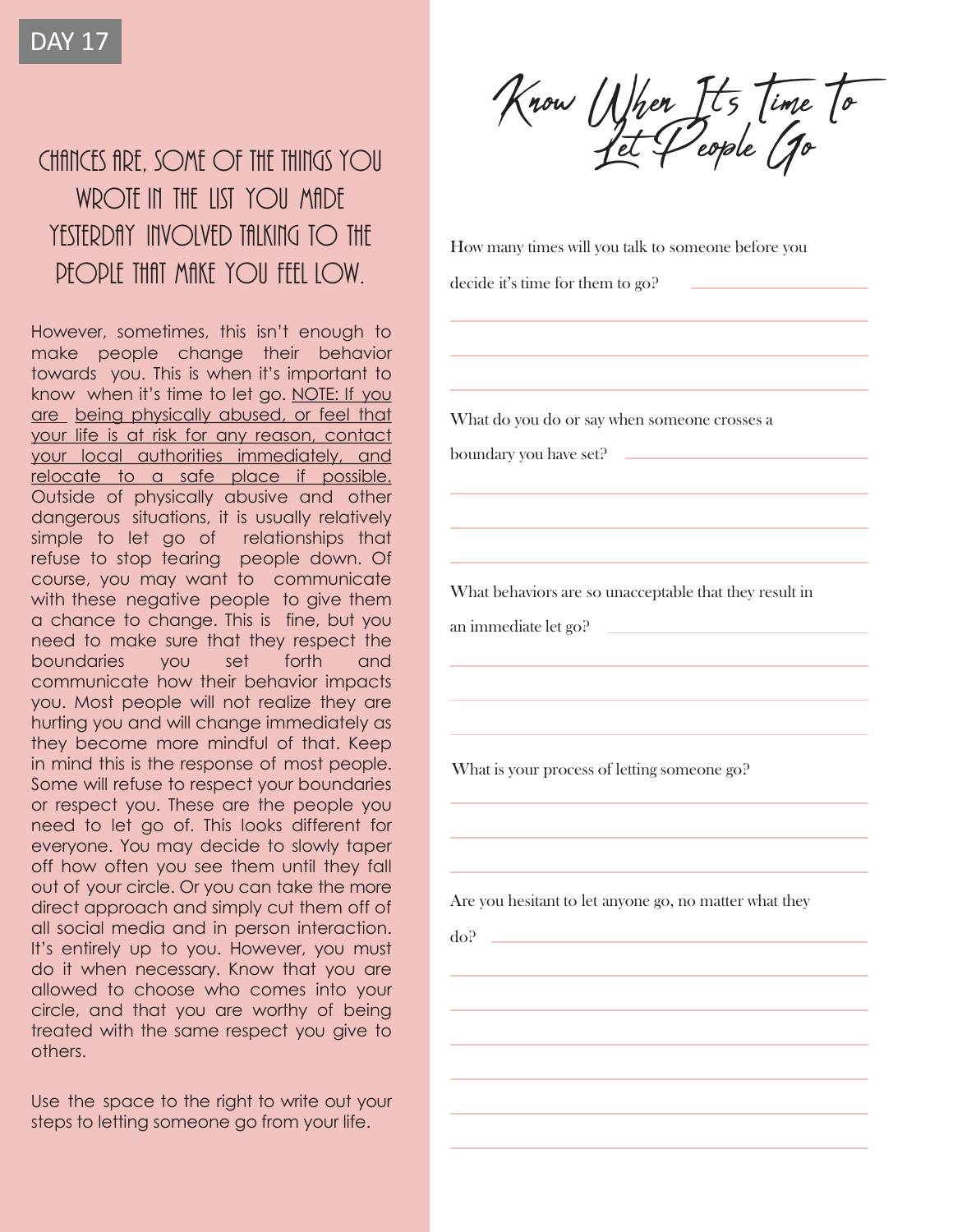Know When Its time to

| Why?             | <u> 1989 - Johann Stein, mars et al. 1989 - Anna ann an t-Anna ann an t-Anna ann an t-Anna ann an t-Anna ann an t-</u>                                                                                                          |
|------------------|---------------------------------------------------------------------------------------------------------------------------------------------------------------------------------------------------------------------------------|
|                  |                                                                                                                                                                                                                                 |
|                  |                                                                                                                                                                                                                                 |
|                  |                                                                                                                                                                                                                                 |
|                  |                                                                                                                                                                                                                                 |
| Negative Circle? | What would you advise a close friend to do if they were being treated the way you are by some of your<br><u> 1989 - Johann Stein, marwolaethau a bhann an t-Albann an t-Albann an t-Albann an t-Albann an t-Albann an t-Alb</u> |
|                  |                                                                                                                                                                                                                                 |
|                  |                                                                                                                                                                                                                                 |
|                  |                                                                                                                                                                                                                                 |
|                  |                                                                                                                                                                                                                                 |
|                  | Have you followed this advice in your own life?<br><u> 1989 - Johann Stein, mars an de Frankrik (f. 1989)</u>                                                                                                                   |
|                  |                                                                                                                                                                                                                                 |
|                  |                                                                                                                                                                                                                                 |
|                  |                                                                                                                                                                                                                                 |
|                  |                                                                                                                                                                                                                                 |
|                  |                                                                                                                                                                                                                                 |
|                  |                                                                                                                                                                                                                                 |
|                  |                                                                                                                                                                                                                                 |
|                  | <b>Notes</b>                                                                                                                                                                                                                    |
|                  |                                                                                                                                                                                                                                 |
|                  |                                                                                                                                                                                                                                 |
|                  |                                                                                                                                                                                                                                 |
|                  |                                                                                                                                                                                                                                 |
|                  |                                                                                                                                                                                                                                 |
|                  |                                                                                                                                                                                                                                 |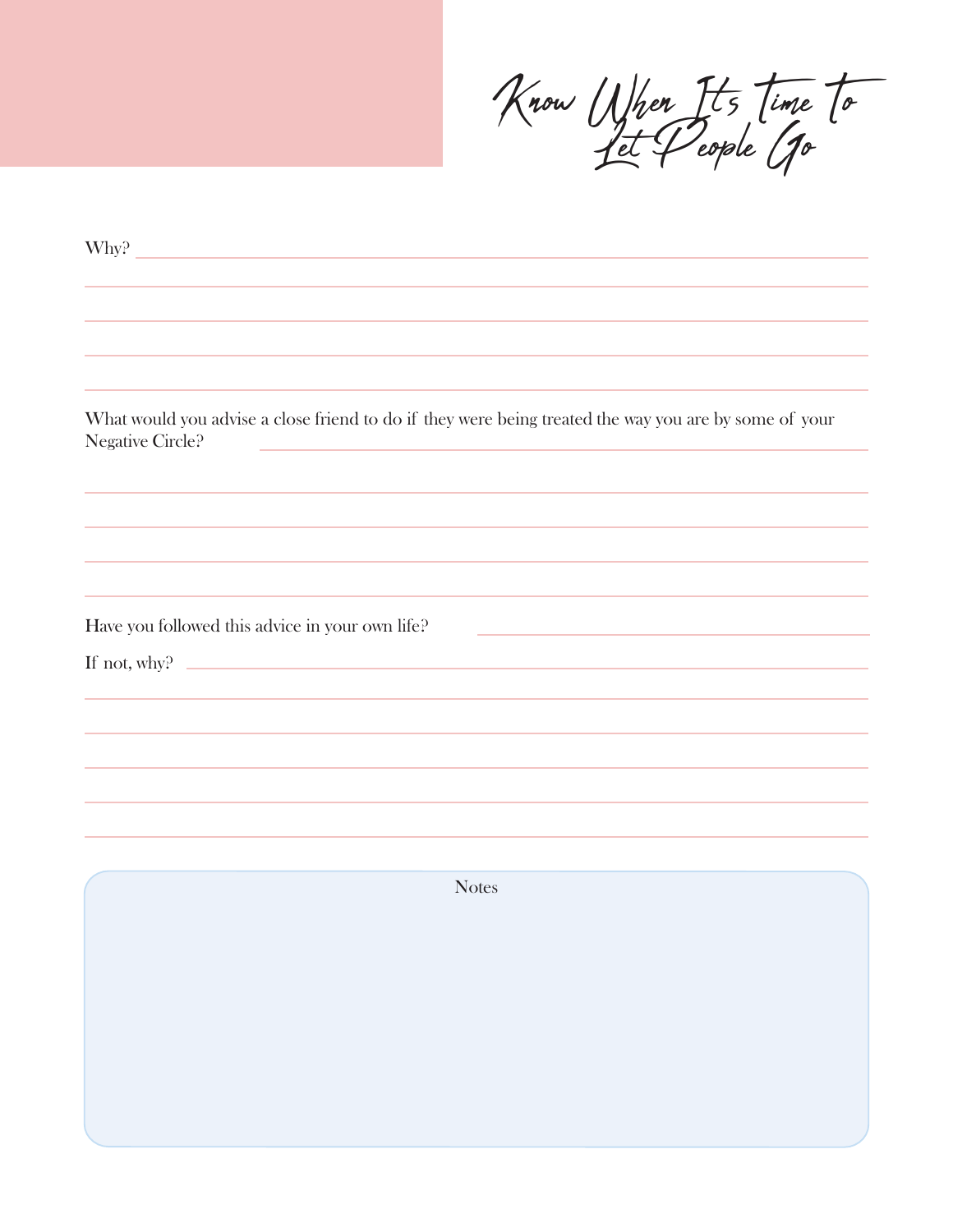#### WHEN IT COMES TO enforcing boundaries, family is probably the most  $D$ Ifficult to Deal with.

However, it is important to hold them to the same standards as the rest of your circle. Unfortunately, family is often held the least accountable for their behavior, while also most likely to hurt us. This is why it's very important to be communicative about your boundaries, feelings, and needs when it comes to your family. Sometimes it's hard, but it'll be worth it to get everything out in the open! Letting things fester and get bottled up can lead to unhealthy outbursts, and even fallings-out. If you find it difficult to express yourself to your family, use the space below to work out why; and how you can work on opening that line of communication. Doing this and following through will lead to healthier relationships with your family; and help you to build confidence in showing yourself-care and love.

Family Is Not Immune To Boundaries

•Who is someone in your family that you find it difficult to express yourself to?

What would you say to them if you weren't afraid?

How can you work on being more open with this family member, so they will understand your boundaries?

•Who is someone in your family that you find it difficult to express yourself to?

What would you say to them if you weren't afraid?

How can you work on being more open with this family member, so they will understand your boundaries?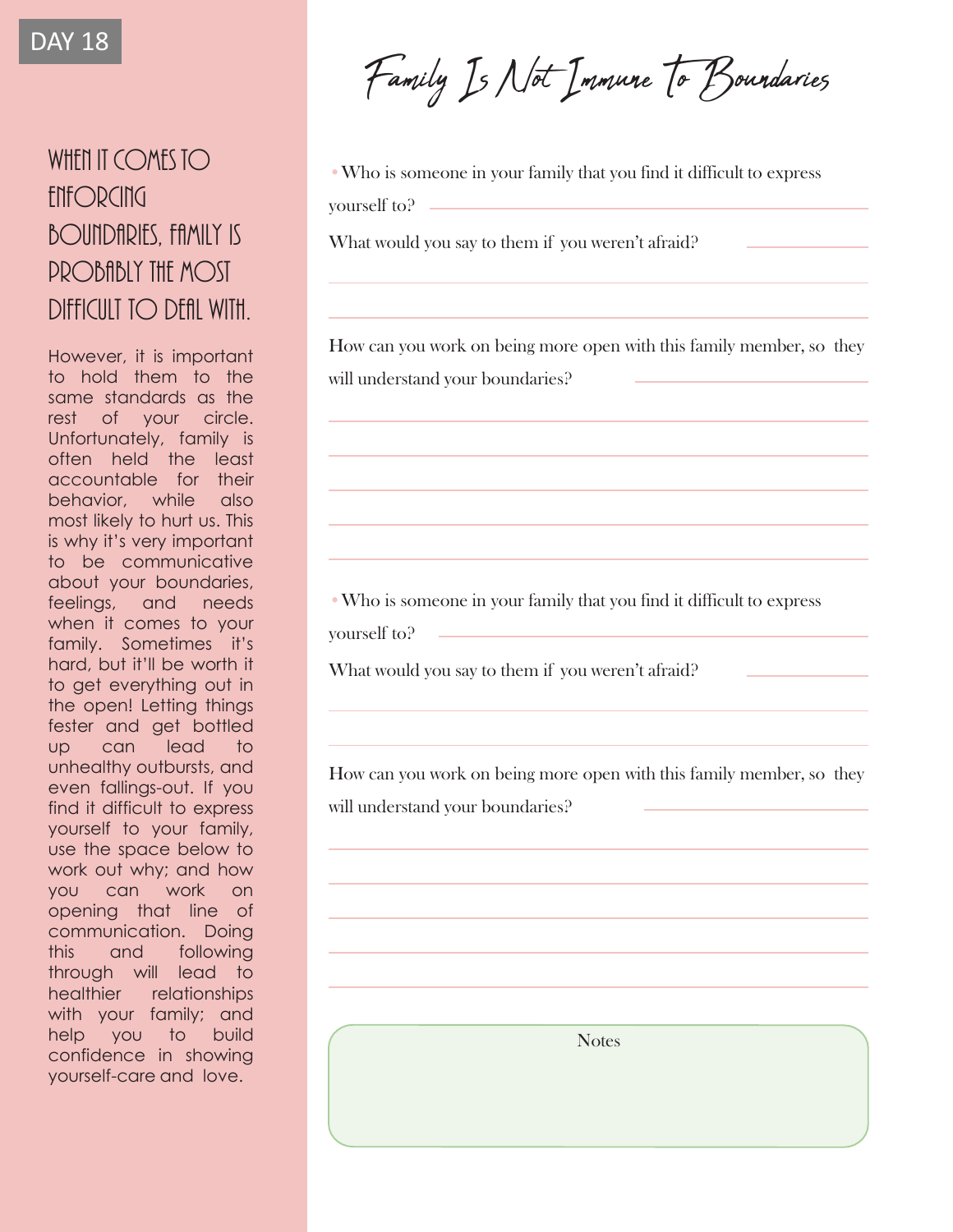

#### WHILE IT'S IMPORTANT TO STAND UP FOR YOURSELF fIND SET **BOUNDARIES WITH** THOSE IN YOUR CIRCLE.

it is also necessary to behave in a way that earns that kind of respect. You cannot be a rude, hateful person and expect others not to give that behavior back to you. Like the way you allow people to treat you, the way you treat others reflects how you feel about yourself. Use this space to reflect on how you treat those around you--whether they are part of your circle or not.

| How do you treat your friends?                                                            | $\mathcal{L}(\mathcal{L}(\mathcal{L}(\mathcal{L}(\mathcal{L}(\mathcal{L}(\mathcal{L}(\mathcal{L}(\mathcal{L}(\mathcal{L}(\mathcal{L}(\mathcal{L}(\mathcal{L}(\mathcal{L}(\mathcal{L}(\mathcal{L}(\mathcal{L}(\mathcal{L}(\mathcal{L}(\mathcal{L}(\mathcal{L}(\mathcal{L}(\mathcal{L}(\mathcal{L}(\mathcal{L}(\mathcal{L}(\mathcal{L}(\mathcal{L}(\mathcal{L}(\mathcal{L}(\mathcal{L}(\mathcal{L}(\mathcal{L}(\mathcal{L}(\mathcal{L}(\mathcal{L}(\mathcal{$ |
|-------------------------------------------------------------------------------------------|-------------------------------------------------------------------------------------------------------------------------------------------------------------------------------------------------------------------------------------------------------------------------------------------------------------------------------------------------------------------------------------------------------------------------------------------------------------|
|                                                                                           |                                                                                                                                                                                                                                                                                                                                                                                                                                                             |
|                                                                                           |                                                                                                                                                                                                                                                                                                                                                                                                                                                             |
|                                                                                           |                                                                                                                                                                                                                                                                                                                                                                                                                                                             |
| <u> 1989 - Johann Stoff, amerikansk politiker (d. 1989)</u>                               |                                                                                                                                                                                                                                                                                                                                                                                                                                                             |
| How do you treat your coworkers?                                                          |                                                                                                                                                                                                                                                                                                                                                                                                                                                             |
|                                                                                           |                                                                                                                                                                                                                                                                                                                                                                                                                                                             |
|                                                                                           |                                                                                                                                                                                                                                                                                                                                                                                                                                                             |
|                                                                                           |                                                                                                                                                                                                                                                                                                                                                                                                                                                             |
| the control of the control of the control of the control of the control of the control of |                                                                                                                                                                                                                                                                                                                                                                                                                                                             |
| How do you treat your family?                                                             |                                                                                                                                                                                                                                                                                                                                                                                                                                                             |
|                                                                                           |                                                                                                                                                                                                                                                                                                                                                                                                                                                             |
|                                                                                           |                                                                                                                                                                                                                                                                                                                                                                                                                                                             |
|                                                                                           |                                                                                                                                                                                                                                                                                                                                                                                                                                                             |
|                                                                                           |                                                                                                                                                                                                                                                                                                                                                                                                                                                             |

How do you treat people in the service industry? (servers, repair people,

retail workers, etc.)

How can you improve on these if needed?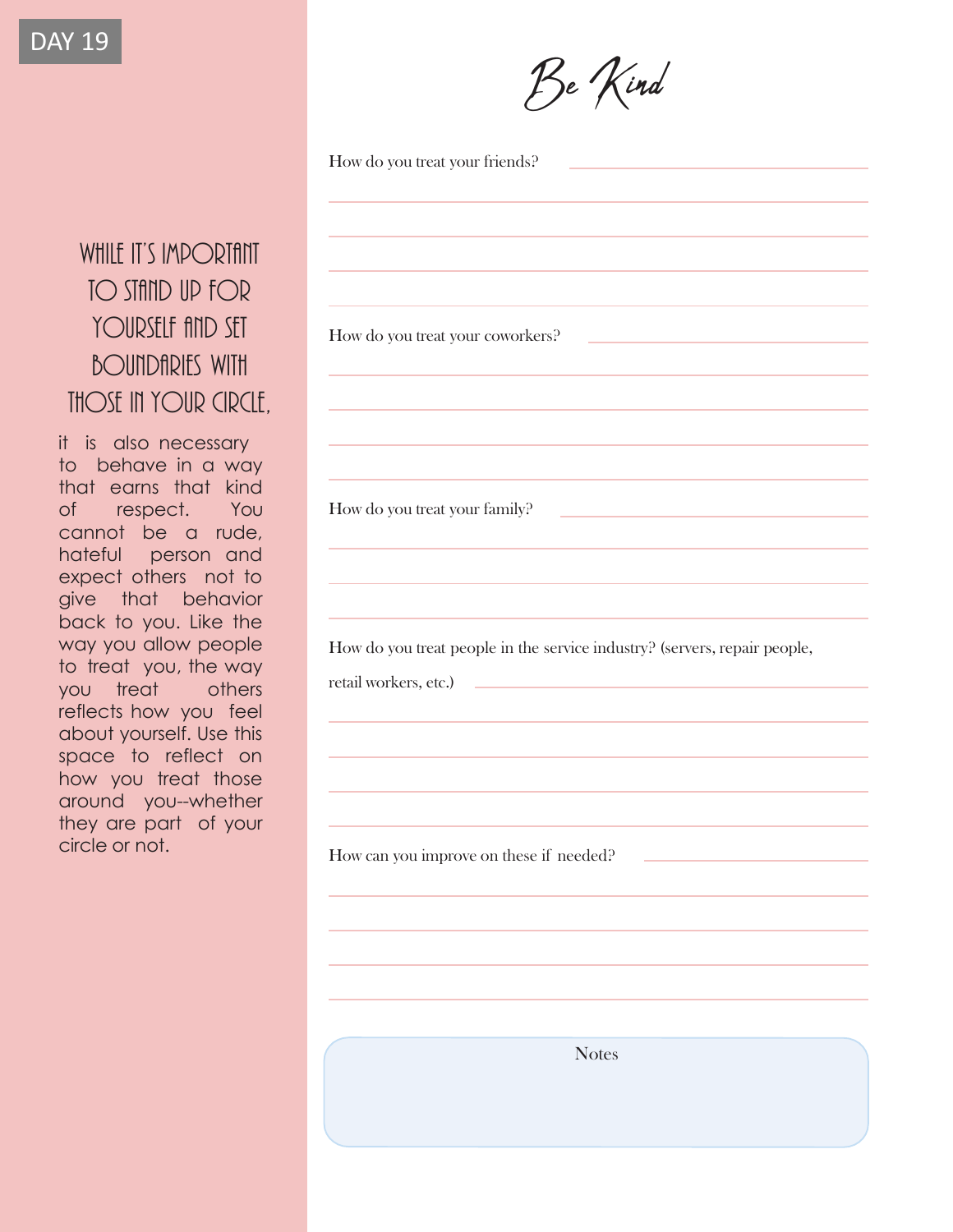DAY 20

Purge Social Media

#### THESE DAYS, THE INTERNET

is very possibly one of our most turbulent relationships of all . Headlines and other posts can provoke all kinds of emotions in a very small amount of time . Just five minutes of scrolling through social media can make you feel drained and exhausted for the rest of the day sometimes . It can also sometimes feel like you can't say what you genuinely feel online without getting backlash from someone or another . All in all, social media is very important to balance vigilantly. While it's a fantastic way to stay connected to people and groups that aren't local, it can also become a terrible cycle of negativity . Think about how you feel after looking through your socials . Do you find it to be something that refreshes you and boosts your mood? Or does it drain you, and make you feel dragged down? Use this space to reflect on your social media habits and see if you need to clean out your friend/follow lists . Make a list of which platforms you use, and fill in how each makes you feel with the chart . Then, make notes about how you can purge your socials and make changes to create a better relationship with your internet circle .

| Social Outlet | Positive<br>Mostly<br>Positive<br>Negative<br>Mostly<br>Megative<br>Negative |  |  |
|---------------|------------------------------------------------------------------------------|--|--|
|               |                                                                              |  |  |
|               |                                                                              |  |  |
|               |                                                                              |  |  |
|               |                                                                              |  |  |
|               |                                                                              |  |  |
|               |                                                                              |  |  |
|               |                                                                              |  |  |
|               |                                                                              |  |  |
|               |                                                                              |  |  |
|               |                                                                              |  |  |
|               |                                                                              |  |  |
|               |                                                                              |  |  |
|               |                                                                              |  |  |
|               |                                                                              |  |  |
|               |                                                                              |  |  |
|               |                                                                              |  |  |
|               |                                                                              |  |  |
|               |                                                                              |  |  |
|               |                                                                              |  |  |
|               |                                                                              |  |  |
|               |                                                                              |  |  |
| <b>Notes</b>  |                                                                              |  |  |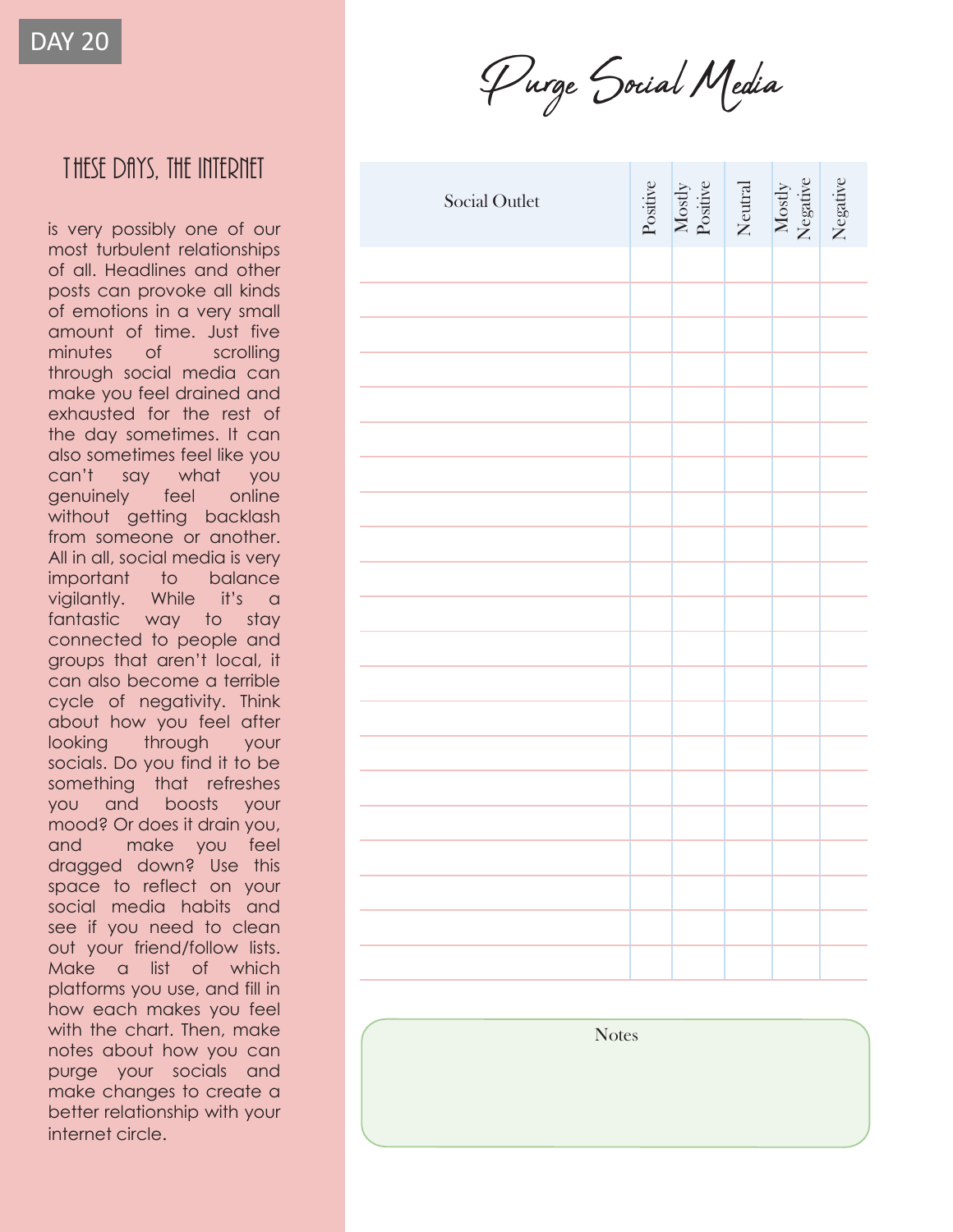#### MOST OFIIS fIRE FITHER IOOKING for love or that found it filready.

A romantic relationship is something many find themselves having at one time or another. However, self-care is an important part of having a healthy romance. The better you know how to take care of yourself, the more prepared you are to care for your partner as well. Whether you're looking for love or already in love, a little self-care can still work wonders! When you're caring for yourself, it helps you to be more open, positive, nurturing, and healthy for your relationship. Practicing proper self-care also helps to show you what you want and need from a romantic relationship. It can also show you how you and your partner can practice self-care together and grow even more healthy as a unit. Whether you're in a relationship right now or not, use this space to list out the things you want from a romantic relationship, as well as what you can bring into it. If you're in a relationship, note whether it is living up to your list… If it isn't, it might be time to talk with your partner to build a better relationship together.

Romance Needs Self-Care Too

What do you want from a romantic relationship?

What do you need from a romantic relationship?

If you're in a current relationship, does it live up to the above? If not, what can you do to change that?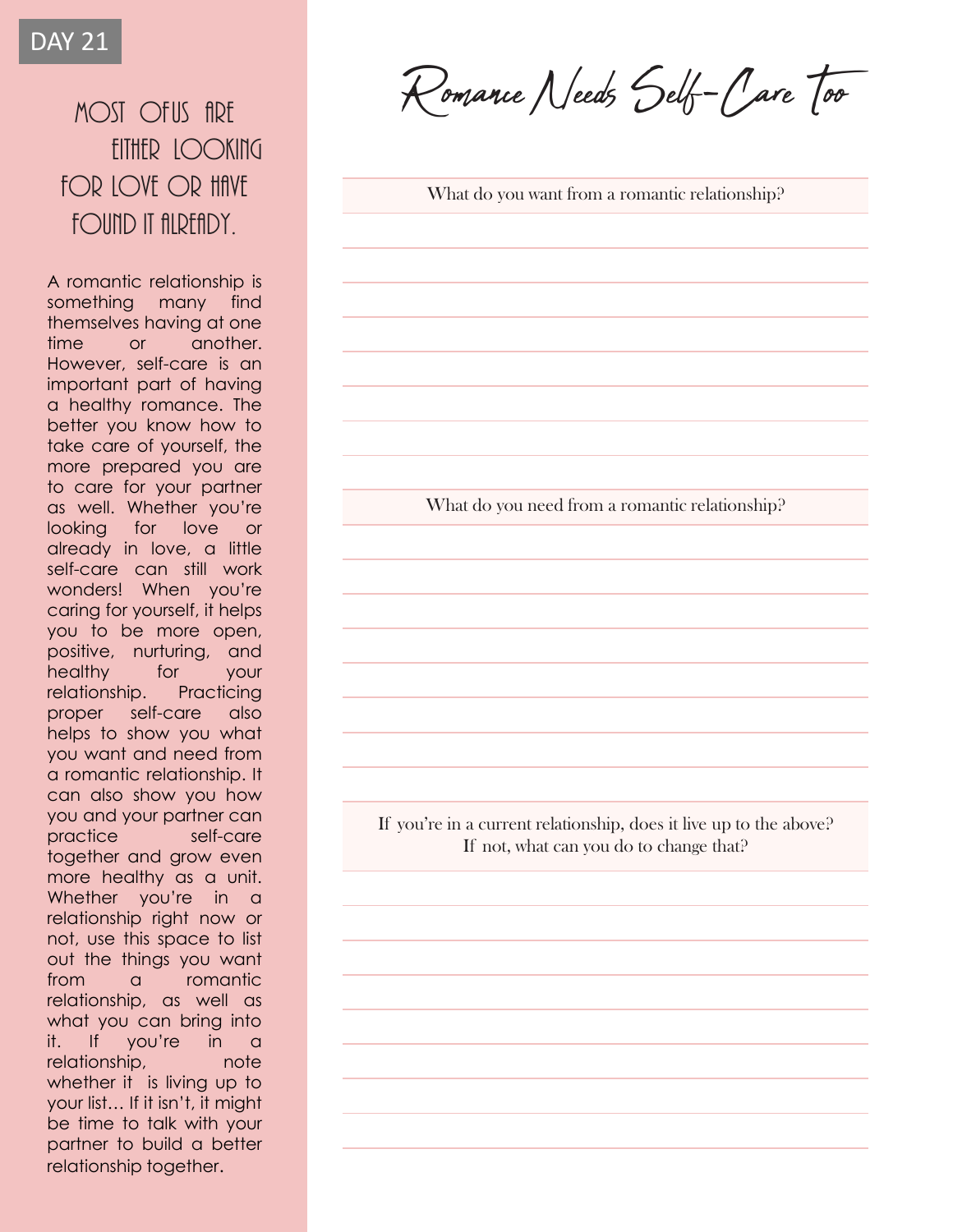DAY 22

Self-Care Is Physical

#### TAKING CARE OF yourself physically is THE FINAL ASPECT OF  $SFI-F-CHDF$

Making sure your body is healthy and well taken care of is so important! If your body isn't healthy, your mind and spirit can't be either, and vice versa. All aspects of self-care work together to make sure you as a whole person are as healthy as possible. What does physical self-care look like to you right now? What are your physical self-care goals? Are you working to reach those goals? Why or why not? Use this space to reflect on your physical self-care, write down what you want to accomplish with it, and how you're going to do that. We'll be using the rest of this week to create a schedule of the different aspects of physical self-care, so be as detailed as you can!

| $G$ oals | How to achieve them |
|----------|---------------------|
|          |                     |
|          |                     |
|          |                     |
|          |                     |
|          |                     |
|          |                     |
|          |                     |
|          |                     |
|          |                     |
|          |                     |
|          |                     |
|          |                     |
|          |                     |
|          |                     |
|          |                     |
|          |                     |
|          |                     |
|          |                     |
|          |                     |
|          |                     |
|          |                     |
|          | <b>Notes</b>        |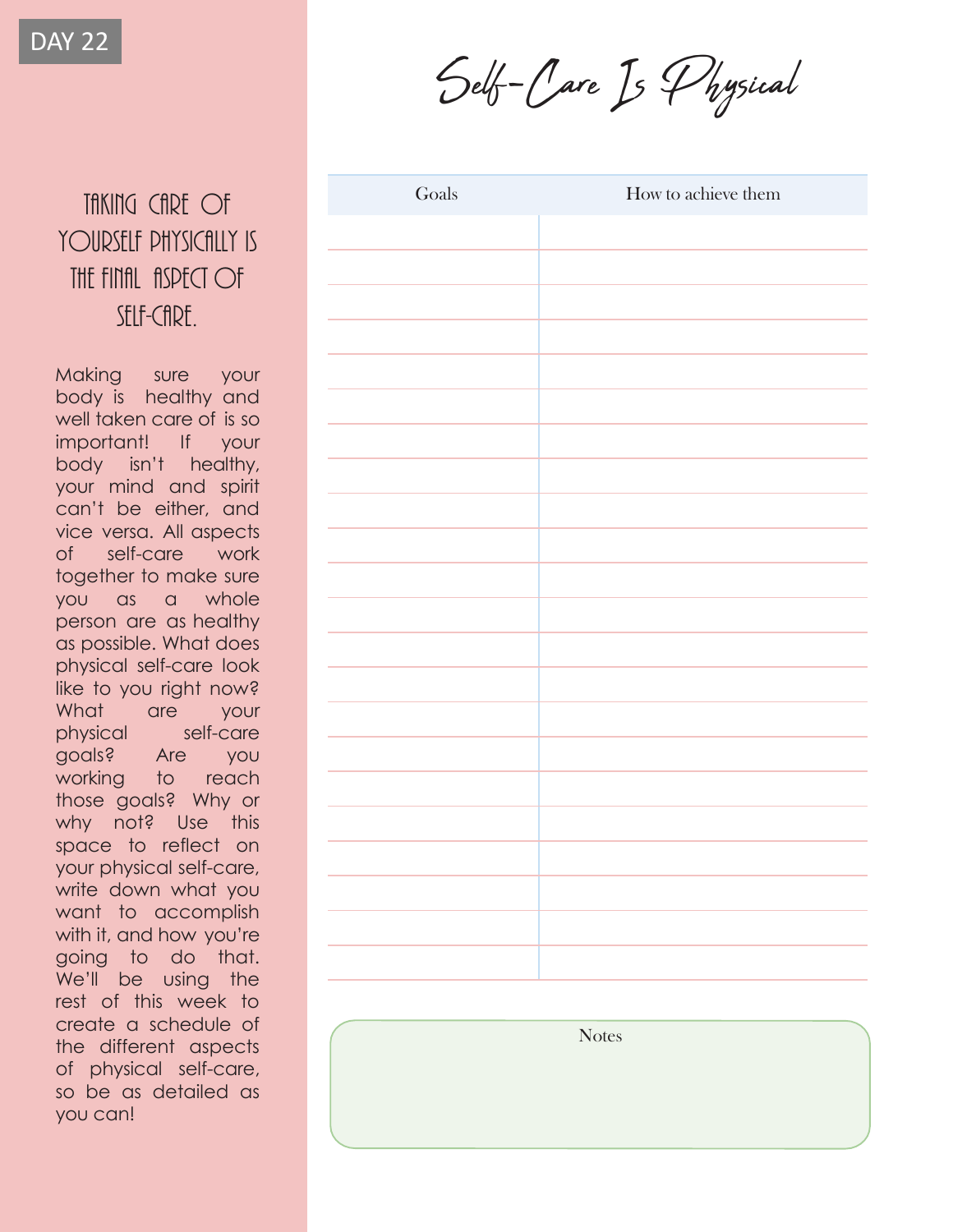### THE WAYS YOU KEEP YOUR BODY CLEAN on the outside.

Bathing, brushing your hair, taking care of your teeth, trimming your nails, etc . , are all examples of practicing self-care with hygiene. Whatever you do to care for your physical appearance and cleanliness is hygienic self -care . This is important to keep up with because when we aren't clean or in touch with our bodies, serious health issues can occur . A minor cut can become infected, hair can become matted, teeth can become diseased, and your overall chances of getting sick will spike- you get the idea . If you find yourself struggling to practice good hygiene, use the space below to create a daily schedule for yourself for when you'll practice it, and how .

# HYGIENE INVOLVES fILL Time Hygienic Self-Care Schedule **Notes**

Hygiene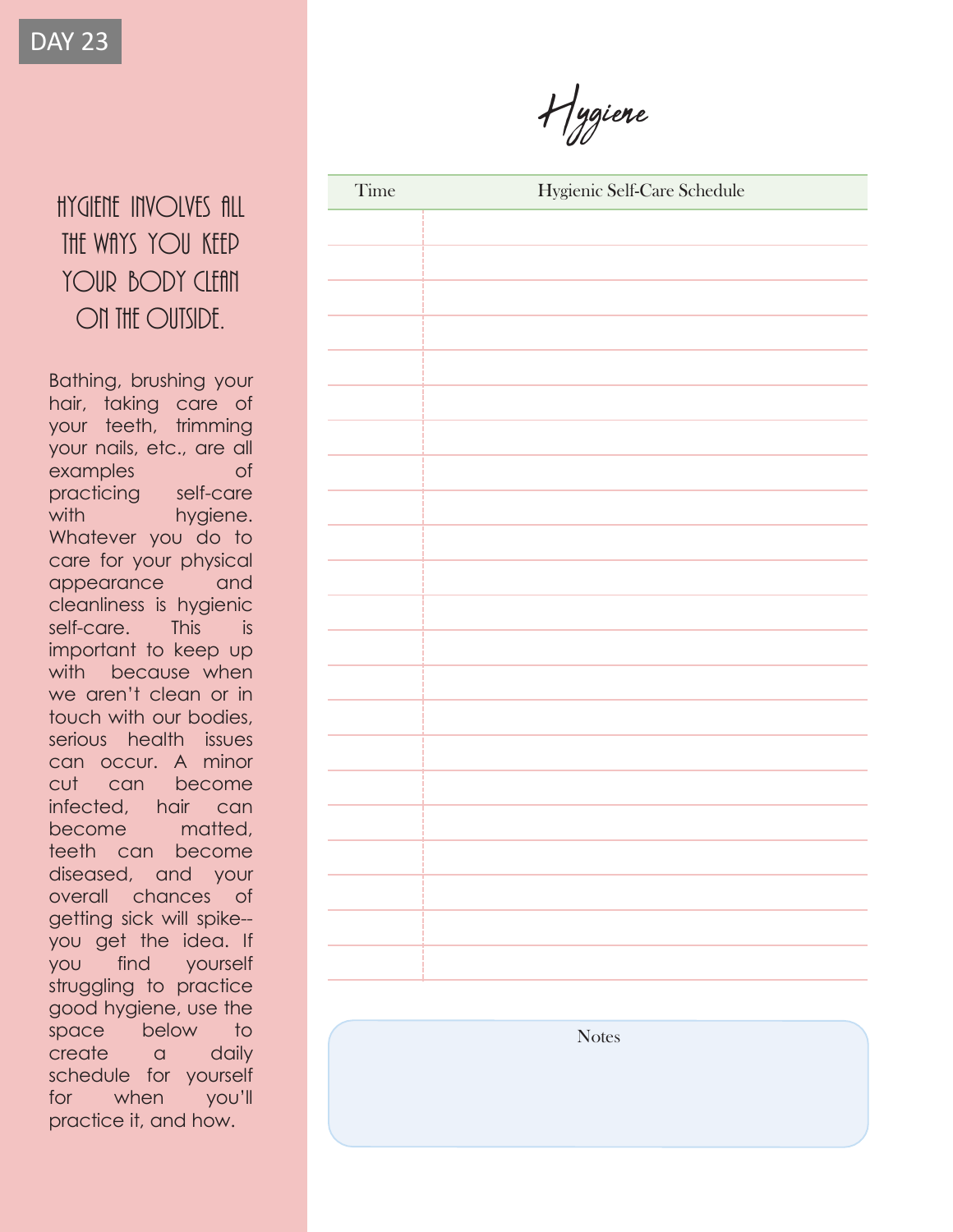#### WHAT WE EAT DIRECTLY IMPACTS OUR HEALTH.

Sunday

Monday

Tuesday

Wednesday

Thursday

Friday

**Saturday** 

B:

L:

D:

S:

B:

L:

D:

S:

B:

L:

D:

S:

B:

L:

D:

S:

B:

L:

D:

S:

B:

L:

D:

S:

B:

L:

D:

S:

so diet is a huge part of physical self -care . If you're filling your body with bad fuel, you won't be able to properly take care of yourself or the rest of your responsibilities . Eating healthy foods and staying hydrated is how you can practice self -care with your diet . Talk to your doctor, and/or a licensed nutritionist if your body has any special needs or a lot of allergies, to find out what kind of diet is best for you, specifically . While the right diet for you can vary, the amount of water we all need is the same concept for everyone... Take your weight in pounds, and drink half of that in ounces each day . For example, if you weigh 100 pounds, you would need to drink 50 ounces of water daily . Use the space below to create a meal plan for yourself . Don't be afraid to be creative! Find recipes that are good for you, and that you will still enjoy ; and don't forget to add in healthy snacks and water for each day as well . You can reuse this again and again, and planning it out will help you stick to a healthy diet that's good for you .



| Weekly Meal Plan | Grocery List                                                                                                                                      |
|------------------|---------------------------------------------------------------------------------------------------------------------------------------------------|
|                  |                                                                                                                                                   |
|                  |                                                                                                                                                   |
|                  | $\mathcal{L}$                                                                                                                                     |
|                  |                                                                                                                                                   |
|                  | Π                                                                                                                                                 |
|                  |                                                                                                                                                   |
|                  |                                                                                                                                                   |
|                  |                                                                                                                                                   |
|                  |                                                                                                                                                   |
|                  | Q                                                                                                                                                 |
|                  | B                                                                                                                                                 |
|                  | $\Box$                                                                                                                                            |
|                  | r.                                                                                                                                                |
|                  | T                                                                                                                                                 |
|                  |                                                                                                                                                   |
|                  |                                                                                                                                                   |
|                  | r.                                                                                                                                                |
|                  |                                                                                                                                                   |
|                  |                                                                                                                                                   |
|                  |                                                                                                                                                   |
|                  |                                                                                                                                                   |
|                  |                                                                                                                                                   |
|                  |                                                                                                                                                   |
|                  | $\begin{array}{c c c c c c c c} \hline \multicolumn{3}{c }{\bigcirc} & \multicolumn{3}{c }{\bigcirc} & \multicolumn{3}{c }{\bigcirc} \end{array}$ |
|                  |                                                                                                                                                   |
|                  |                                                                                                                                                   |
|                  | $\overline{\bigcap}$                                                                                                                              |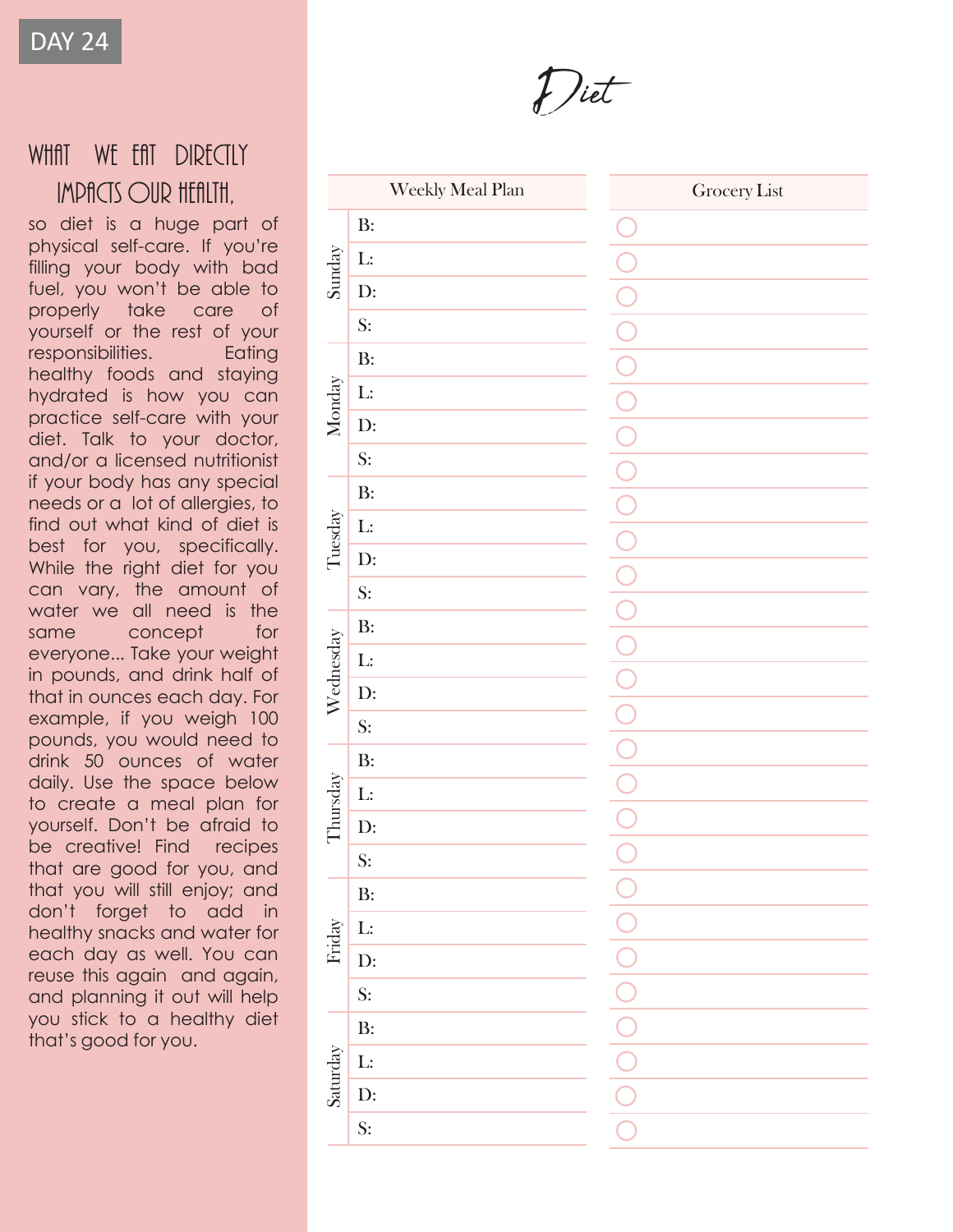Sleep

#### SLEEP IS NECESSARY BUT  $N$ OT filmats the easiest TO fictility for EVERYONE.

The average adult needs between seven and nine hours of sleep every day to function as efficiently as possible. Lack of sleep can cause a lot of health issues, and can also make even the simplest tasks more difficult. When you don't get enough sleep, your brain and body functions slow down, and it gets harder to think clearly and handle your responsibilities effectively. Getting enough sleep is very important, so making sure your schedule can facilitate that is a way to practice self-care. A few ways you can improve your sleep are:

- Unplugging an hour before your

|      | Sunday         |      | Monday         |  |      | Tuesday        |  |  |  |
|------|----------------|------|----------------|--|------|----------------|--|--|--|
|      |                |      |                |  |      |                |  |  |  |
| Time | Sleep Schedule | Time | Sleep Schedule |  | Time | Sleep Schedule |  |  |  |
|      |                |      |                |  |      |                |  |  |  |
| Time | Sleep Schedule | Time | Sleep Schedule |  | Time | Sleep Schedule |  |  |  |
|      |                |      |                |  |      |                |  |  |  |
| Time | Sleep Schedule | Time | Sleep Schedule |  | Time | Sleep Schedule |  |  |  |
|      |                |      |                |  |      |                |  |  |  |
| Time | Sleep Schedule | Time | Sleep Schedule |  | Time | Sleep Schedule |  |  |  |
|      |                |      |                |  |      |                |  |  |  |
| Time | Sleep Schedule | Time | Sleep Schedule |  | Time | Sleep Schedule |  |  |  |

bedtime. This means no screens in bed, and just taking time to wind down without any extra stimulation.

- Avoiding caffeine and sugar for about 3-5 hours before bedtime. This ensures that you aren't keeping yourself awake with energy you don't really need.

- Make sure your bedroom is a peaceful place. A comfortable space can help you fall asleep faster, and stay asleep.

Use the space below to set up a schedule of getting ready for bed, making sure you have enough time to sleep for 7-9 hours, and list out any bad habits that you need to quit to improve your sleep.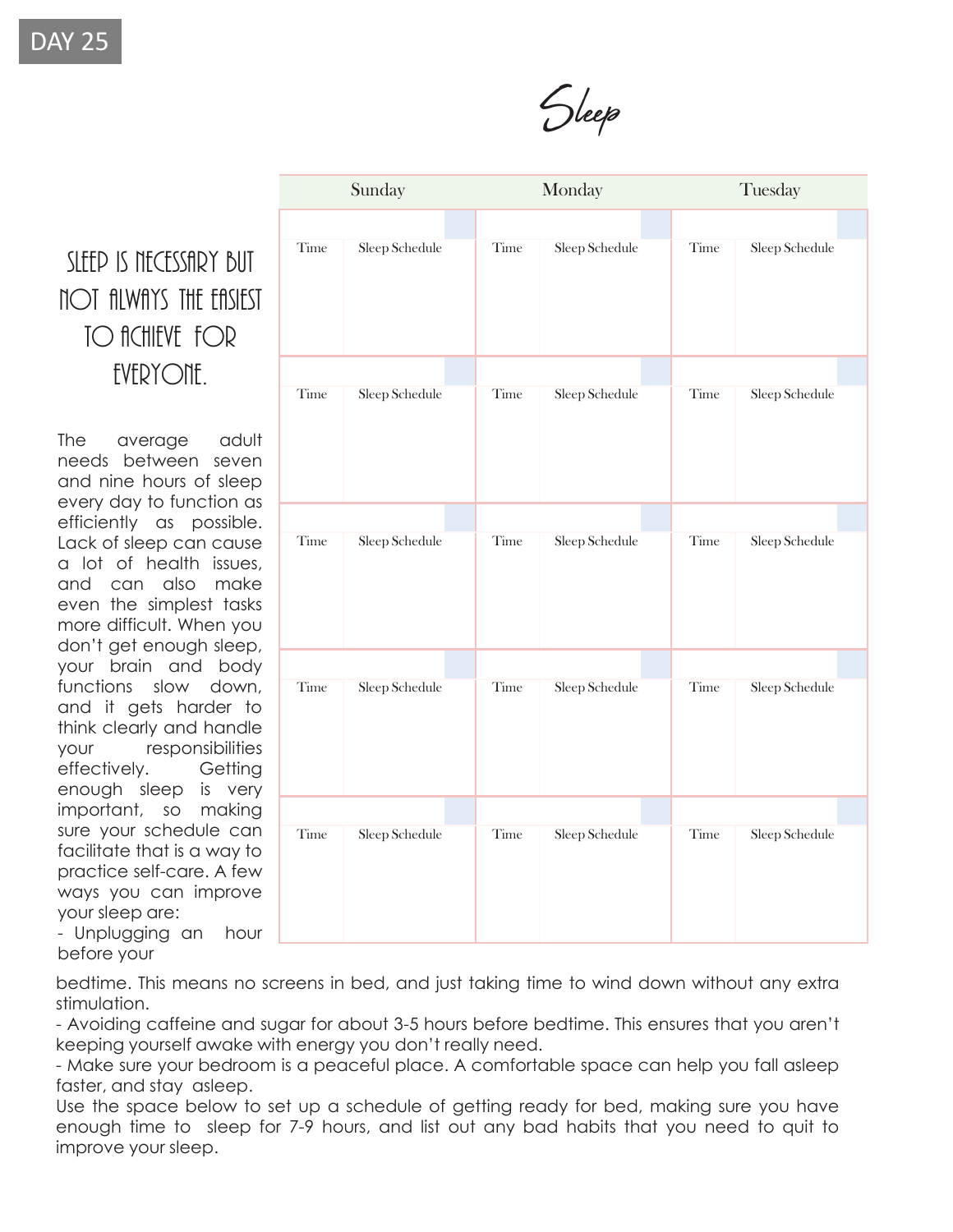# MONTH OF:

|      | Wednesday      |      | Thursday       |      | Friday         | Saturday   |                |
|------|----------------|------|----------------|------|----------------|------------|----------------|
|      |                |      |                |      |                |            |                |
| Time | Sleep Schedule | Time | Sleep Schedule | Time | Sleep Schedule | Time       | Sleep Schedule |
|      |                |      |                |      |                |            |                |
| Time | Sleep Schedule | Time | Sleep Schedule | Time | Sleep Schedule | Time       | Sleep Schedule |
|      |                |      |                |      |                |            |                |
| Time | Sleep Schedule | Time | Sleep Schedule | Time | Sleep Schedule | Time       | Sleep Schedule |
|      |                |      |                |      |                |            |                |
| Time | Sleep Schedule | Time | Sleep Schedule | Time | Sleep Schedule | Time       | Sleep Schedule |
|      |                |      |                |      |                |            |                |
| Time | Sleep Schedule | Time | Sleep Schedule | Time | Sleep Schedule | $\rm Time$ | Sleep Schedule |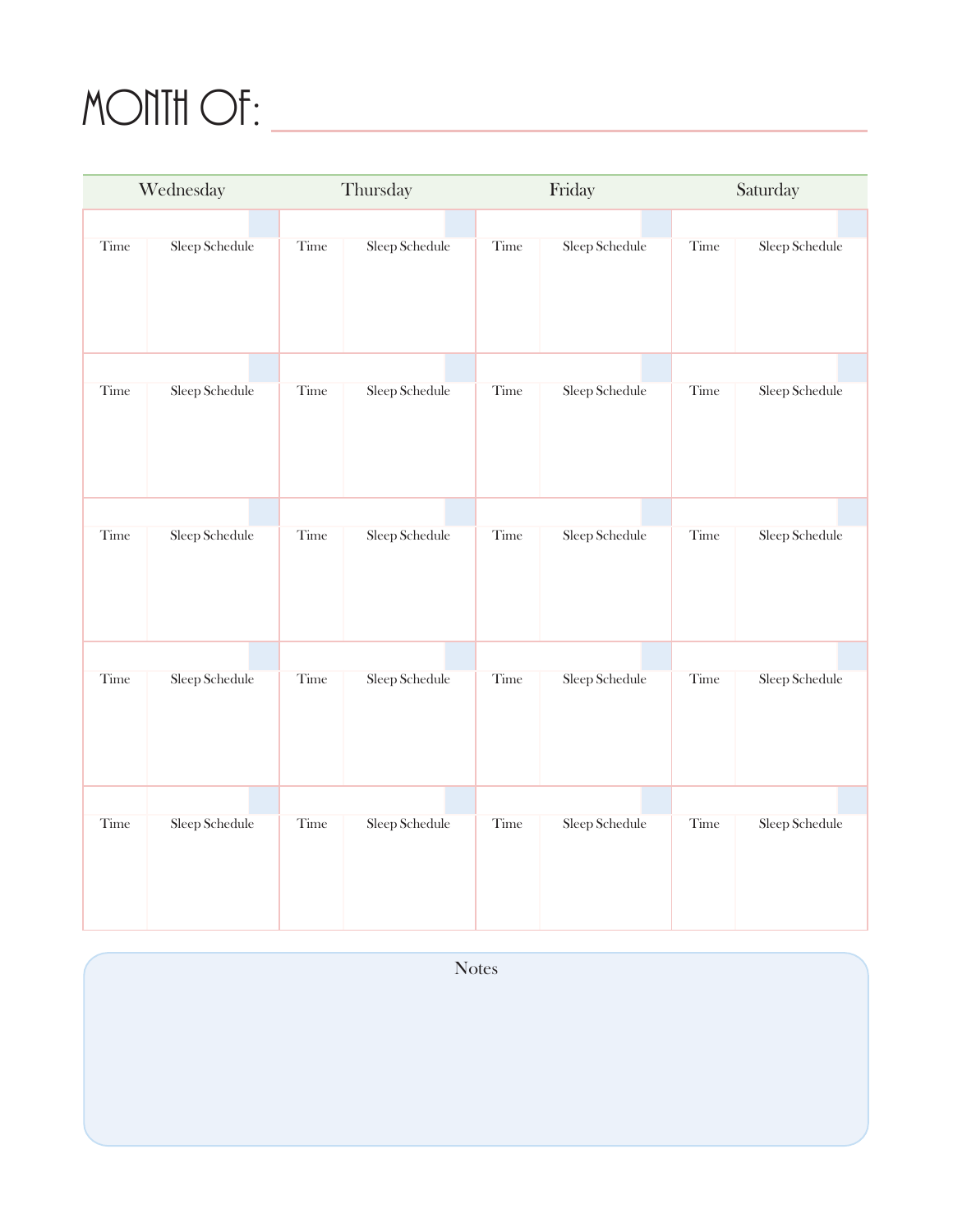Exercise

#### EXERCISE PAIRED WITH A proper diet keeps YOUR BODY HEALTHY AND STRONG.

Staying active helps improve heart health, muscle strength, joint health, and even mental health and more! Speaking with your doctor and/or a personal trainer is a great way to find out what kind of workout style is best for you. It's also important to note that if exercise isn't something you've kept up with in the past, you need to start small and not push yourself too hard. Doing a little bit every day and slowly building up your endurance is the best way to practice self-care with exercise. Everyone's limits and abilities are different, so use the space below to schedule out your fitness goals for a month. Write down what kinds of exercises you want to do, how long, and when for each day. Don't forget to take it easy on yourself at first, and consult with a professional to get tailored advice for you.

|      | Sunday                   |      | Monday                   |      | Tuesday                  |  |  |  |
|------|--------------------------|------|--------------------------|------|--------------------------|--|--|--|
| Time | <b>Exercise Schedule</b> | Time | <b>Exercise Schedule</b> | Time | <b>Exercise Schedule</b> |  |  |  |
| Time | <b>Exercise Schedule</b> | Time | <b>Exercise Schedule</b> | Time | <b>Exercise Schedule</b> |  |  |  |
|      |                          |      |                          |      |                          |  |  |  |
| Time | <b>Exercise Schedule</b> | Time | <b>Exercise Schedule</b> | Time | <b>Exercise Schedule</b> |  |  |  |
| Time | <b>Exercise Schedule</b> | Time | <b>Exercise Schedule</b> | Time | <b>Exercise Schedule</b> |  |  |  |
| Time | <b>Exercise Schedule</b> | Time | <b>Exercise Schedule</b> | Time | <b>Exercise Schedule</b> |  |  |  |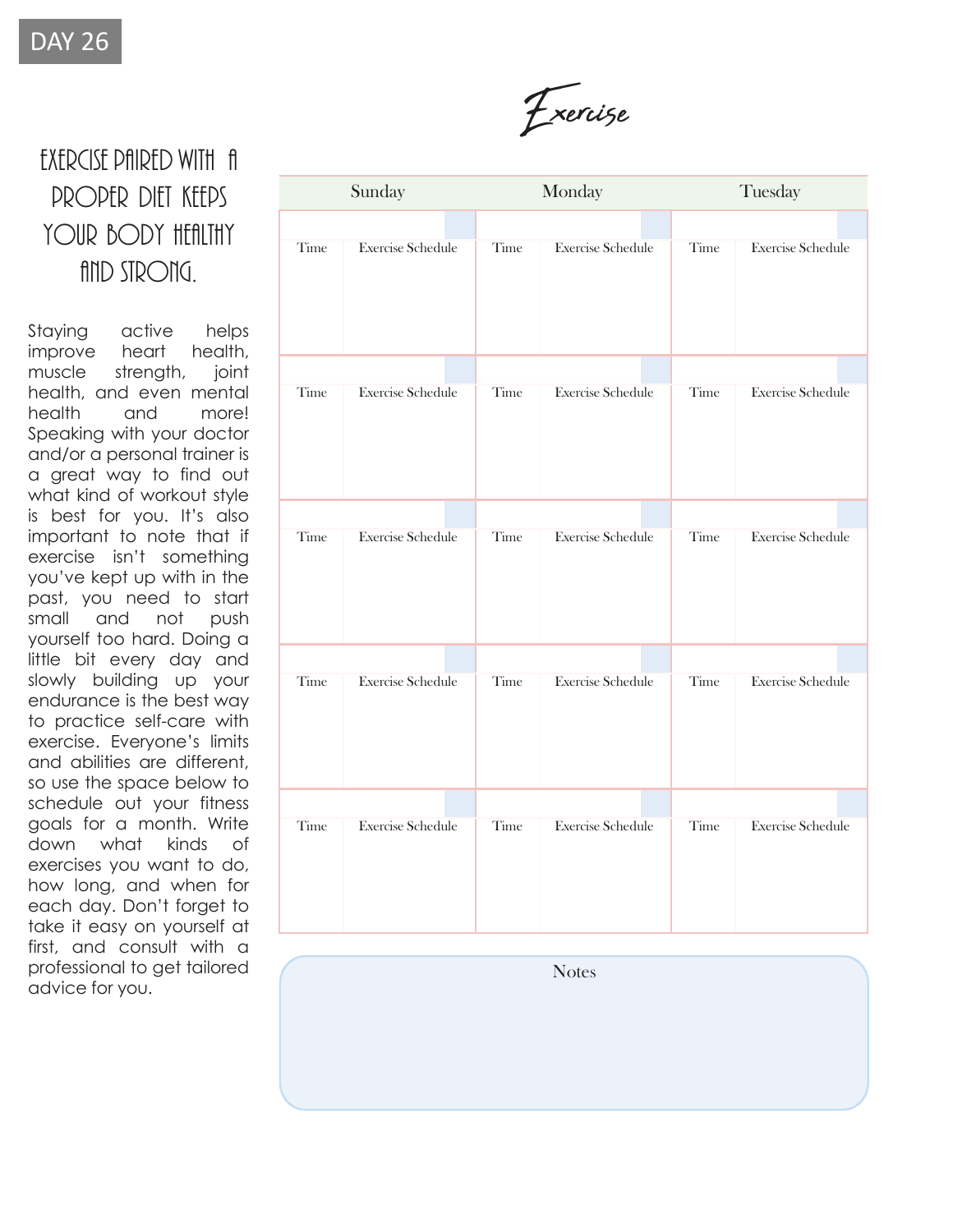# MONTH OF:

|      | Wednesday                |      | Thursday                 |      | Friday                   | Saturday |                          |
|------|--------------------------|------|--------------------------|------|--------------------------|----------|--------------------------|
|      | <b>Exercise Schedule</b> | Time | <b>Exercise Schedule</b> | Time | <b>Exercise Schedule</b> |          | <b>Exercise Schedule</b> |
| Time |                          |      |                          |      |                          | Time     |                          |
| Time | <b>Exercise Schedule</b> | Time | <b>Exercise Schedule</b> | Time | <b>Exercise Schedule</b> | Time     | <b>Exercise Schedule</b> |
|      |                          |      |                          |      |                          |          |                          |
| Time | <b>Exercise Schedule</b> | Time | <b>Exercise Schedule</b> | Time | <b>Exercise Schedule</b> | Time     | <b>Exercise Schedule</b> |
|      |                          |      |                          |      |                          |          |                          |
|      |                          |      |                          |      |                          |          |                          |
| Time | <b>Exercise Schedule</b> | Time | <b>Exercise Schedule</b> | Time | <b>Exercise Schedule</b> | Time     | <b>Exercise Schedule</b> |
| Time | <b>Exercise Schedule</b> | Time | <b>Exercise Schedule</b> | Time | <b>Exercise Schedule</b> | Time     | <b>Exercise Schedule</b> |
|      |                          |      |                          |      |                          |          |                          |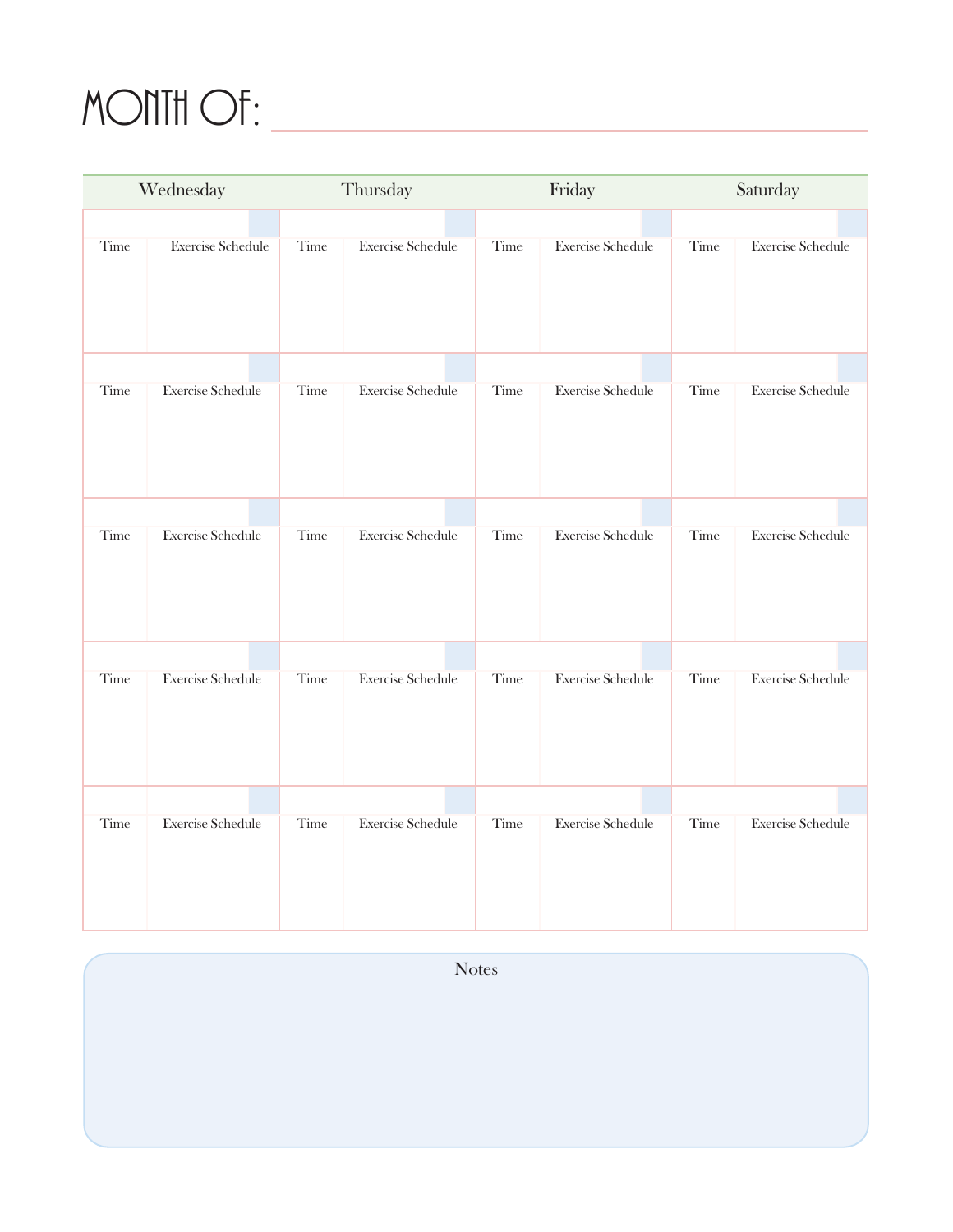#### FOR DIET AND EXERCISE DAY, WE TALKED ABOUT consulting with YOUR DOCTOR FOR fid VICF

Keeping up with regular checkups and appointments is another way you can practice self -care . It is also essential to go to the doctor when you notice anything off with your body . Lumps, new marks, chronic pain, sl o w healin g , blu r red vision, anything that comes on suddenly, etc . are all reasons you shoul d se e your doctor . However, we all need regular checkups for different things, and these need to be kept up with . For example, if you wear glasses, you should see the eye doctor every year to monitor your eyes' progress. Or, if you're a female, you need to make sure to see a gynecologis t periodically to check your reproductive health with pap smears and mammograms . We all have different needs, and we must see the right doctors for these needs . Use this space to write down the doctor's appointments you need to make for your health this year .

Medical Care

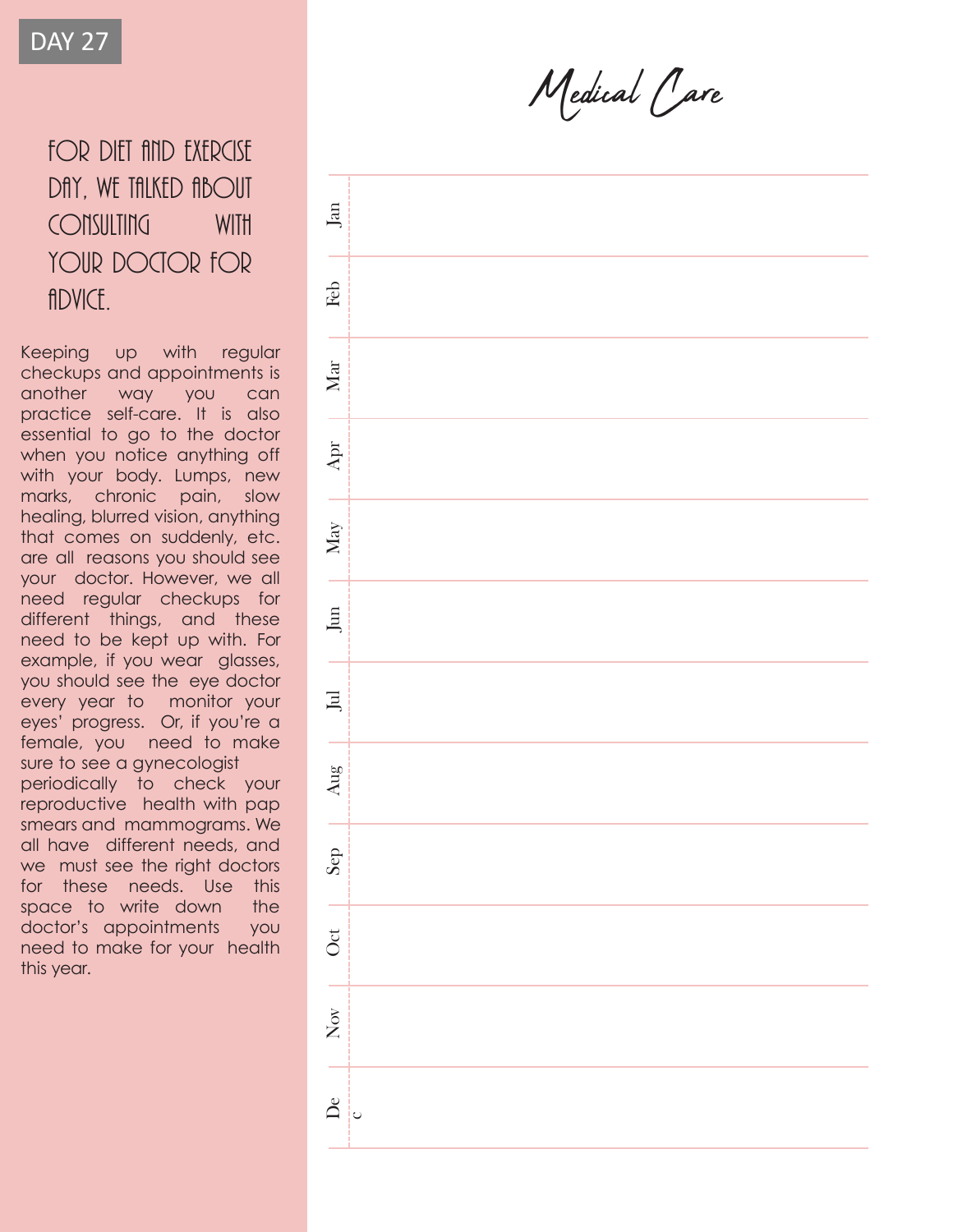Your Space

#### MAKE SURE YOUR **HOME/SPACE IS CLEAN** and decluttered

The state of your living space is a reflection on how much you care for yourself as a person. Cleaning your room, keeping things organized, arranging your workspace, and even making your bed is all part of taking care of your living space. When your space(s) is clear, you can more easily find things you need, you don't have to worry about tripping over things, and you don't have to deal with the issues that come from messiness. Clutter leads to all kinds of issues from pests, to mold, to stress, and more. However, having a cleaning schedule is important for keeping up with this part of selfcare. Use this space to create your own cleaning schedule, so you can show yourself love by making sure where you live is clear of clutter and other messiness.

|      | Sunday                   |      | Monday                   |      | Tuesday                  |  |  |  |
|------|--------------------------|------|--------------------------|------|--------------------------|--|--|--|
|      |                          |      |                          |      |                          |  |  |  |
| Time | Cleaning Schedule        | Time | <b>Cleaning Schedule</b> | Time | <b>Cleaning Schedule</b> |  |  |  |
|      |                          |      |                          |      |                          |  |  |  |
| Time | <b>Cleaning Schedule</b> | Time | <b>Cleaning Schedule</b> | Time | <b>Cleaning Schedule</b> |  |  |  |
|      |                          |      |                          |      |                          |  |  |  |
| Time | <b>Cleaning Schedule</b> | Time | <b>Cleaning Schedule</b> | Time | <b>Cleaning Schedule</b> |  |  |  |
|      |                          |      |                          |      |                          |  |  |  |
| Time | Cleaning Schedule        | Time | Cleaning Schedule        | Time | Cleaning Schedule        |  |  |  |
|      |                          |      |                          |      |                          |  |  |  |
| Time | Cleaning Schedule        | Time | Cleaning Schedule        | Time | Cleaning Schedule        |  |  |  |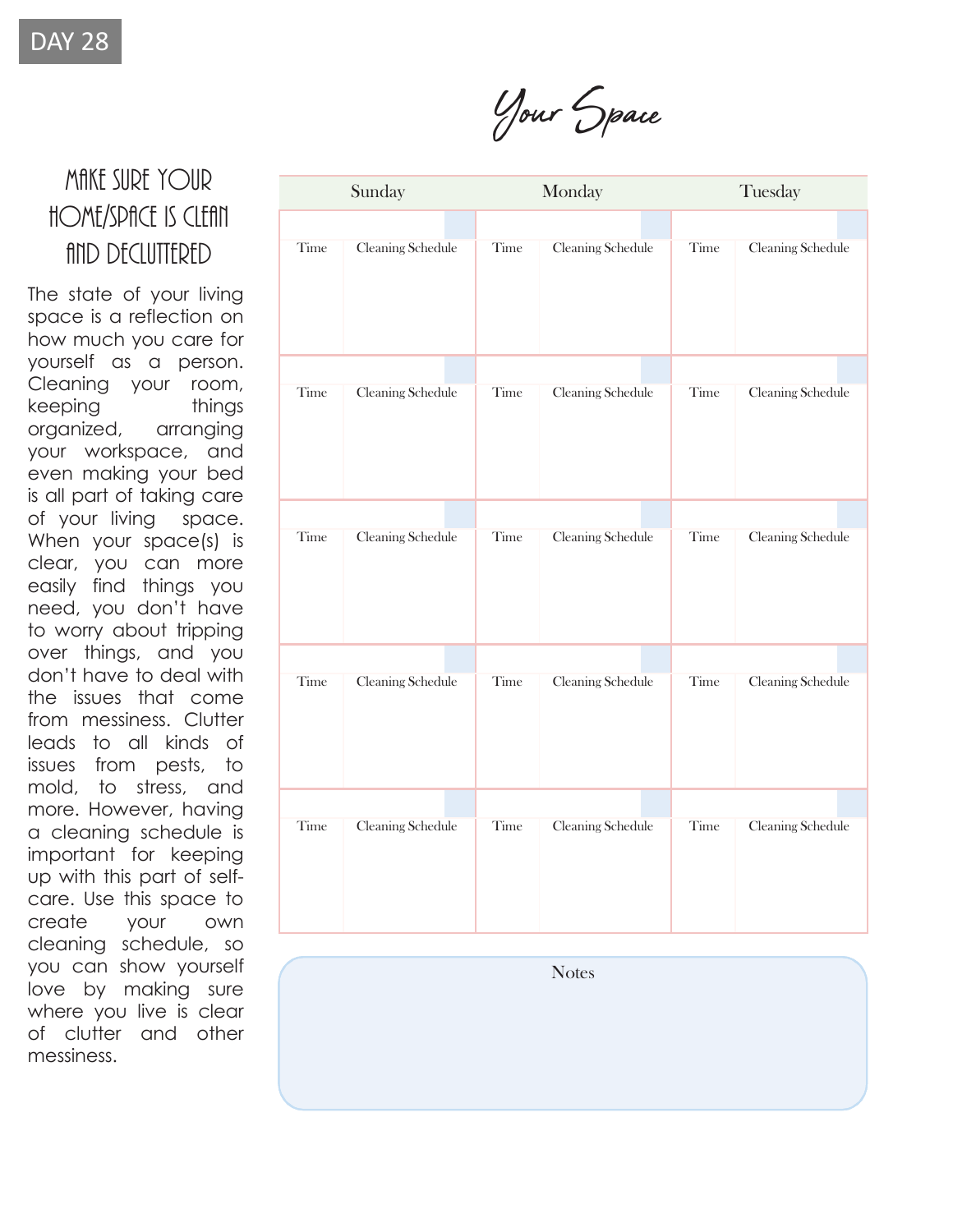# MONTH OF:

|      | Wednesday                | Thursday |                   |      | Friday            |      | Saturday          |
|------|--------------------------|----------|-------------------|------|-------------------|------|-------------------|
| Time | Cleaning Schedule        | Time     | Cleaning Schedule | Time | Cleaning Schedule | Time | Cleaning Schedule |
|      |                          |          |                   |      |                   |      |                   |
| Time | Cleaning Schedule        | Time     | Cleaning Schedule | Time | Cleaning Schedule | Time | Cleaning Schedule |
|      |                          |          |                   |      |                   |      |                   |
| Time | Cleaning Schedule        | Time     | Cleaning Schedule | Time | Cleaning Schedule | Time | Cleaning Schedule |
|      |                          |          |                   |      |                   |      |                   |
| Time | <b>Cleaning Schedule</b> | Time     | Cleaning Schedule | Time | Cleaning Schedule | Time | Cleaning Schedule |
|      |                          |          |                   |      |                   |      |                   |
|      |                          |          |                   |      |                   |      |                   |
| Time | <b>Cleaning Schedule</b> | Time     | Cleaning Schedule | Time | Cleaning Schedule | Time | Cleaning Schedule |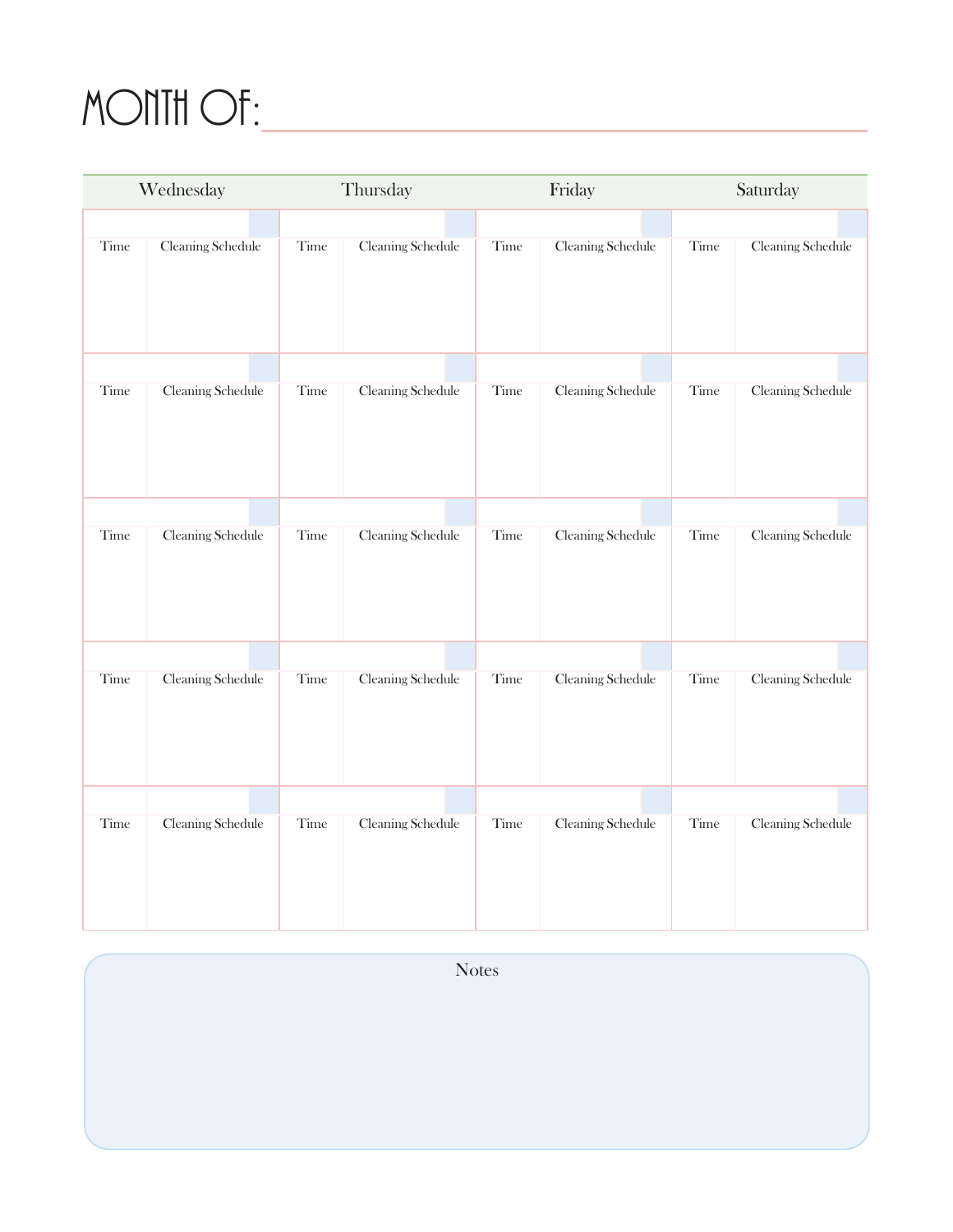

Journal